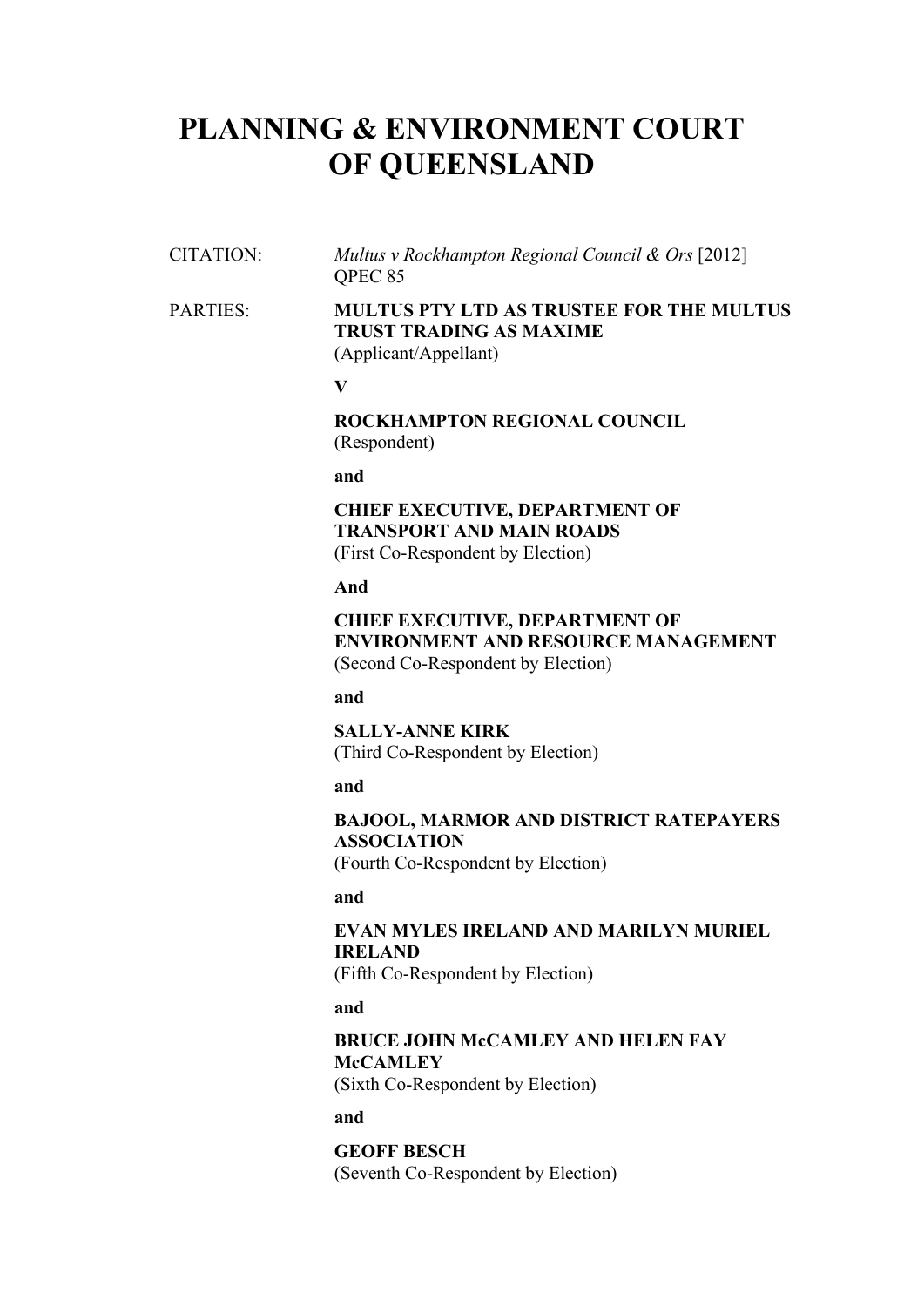**and**

**EWEN DAVID BESCH** (Eight Co-Respondent by Election)

**and**

**COLIN FRANCIS WEEKS** (Ninth Co-Respondent by Election)

**and**

**TREVOR GEORGE OFFORD** (Tenth Co-Respondent by Election)

**and**

**MICHAEL STEVEN DAHLER** (Eleventh Co-Respondent by Election)

**and**

**CAROLINE JOANNE DAHLER** (Twelfth Co-Respondent by Election)

- FILE NO/S: D192/2012 and Appeal No. D178/2011
- DIVISION: Planning and Environment
- PROCEEDING: Application and Appeal

COURT: Planning and Environment Court, Maroochydore

- DELIVERED ON: 21 December 2012
- DELIVERED AT: Maroochydore

ORIGINATING

- HEARING DATE: 8 November 2012
- JUDGE: Long SC DCJ
- ORDER: **The application is allowed.**

CATCHWORDS: ENVIRONMENT AND PLANNING - DEVELOPMENT APPLICATION – Where the applicant seeks a material change of use to facilitate development application – Where there has been a failure to comply with time frames and notification requirements in accordance with the IDAS process pursuant to *Integrated Planning Act* 1997 – Where there has been no identifiable prejudice to any party and where most of the non-compliance issues were identified and addressed prior to the completion of the IDAS process - Where the applicant applies to the Court to exercise its discretion pursuant to s 820(1) of the *Sustainable Planning Act* 2009, to excuse acts of non-compliance with the IDAS requirements.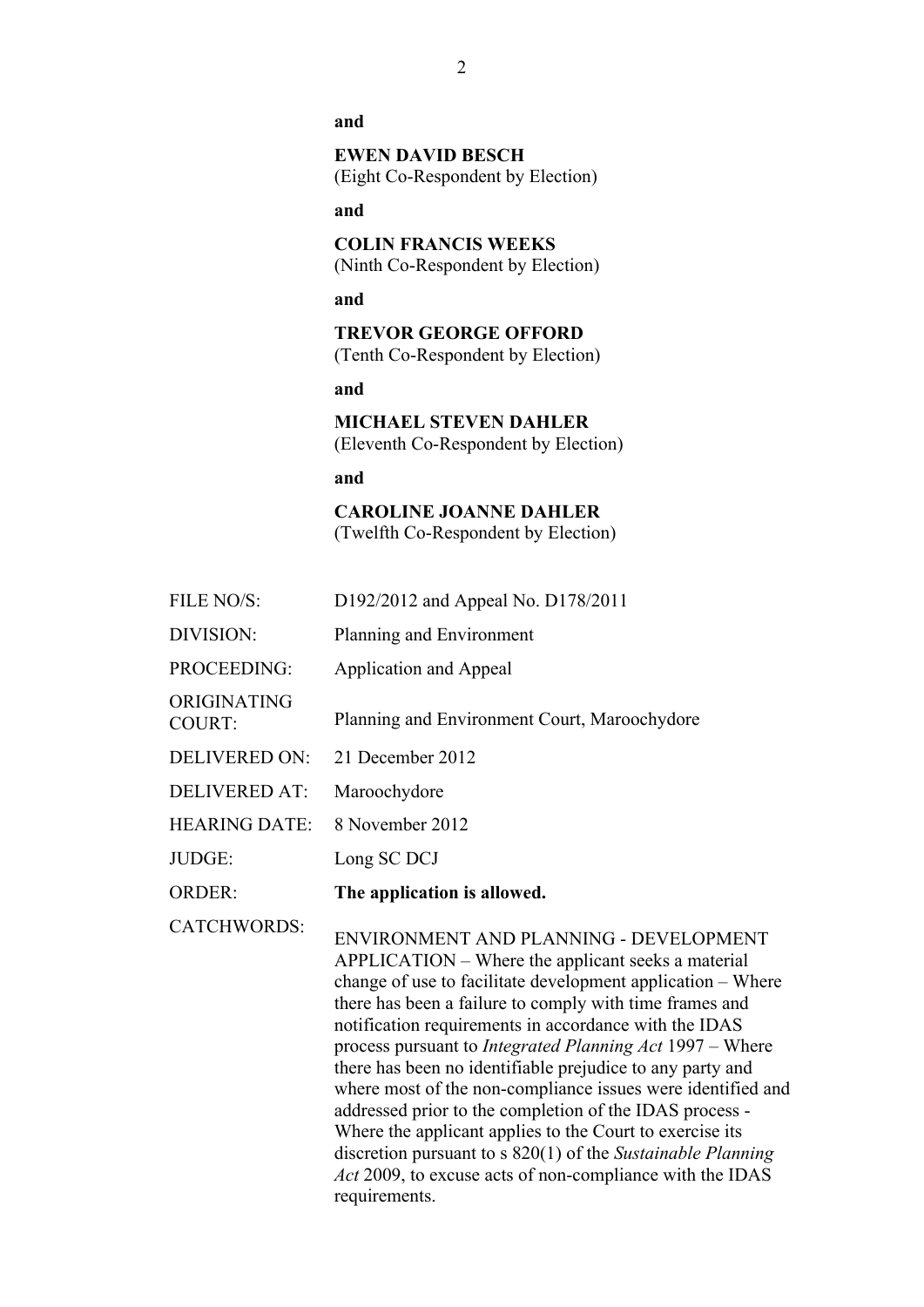| CASES:             | Demiscto Pty Ltd v. Brisbane City Council [2008] QPEC 22.                                  |
|--------------------|--------------------------------------------------------------------------------------------|
|                    | Fancourt v. Mercantile Credits Ltd (1983) 154 CLR 87.                                      |
|                    | Hay and Ors v Rockhampton Regional Council; No. 622 of<br>2011.                            |
|                    | Lewani Springs Resort Pty Ltd v Gold Coast City Council<br>[2010] QPELR 321                |
|                    | Lewani Springs Resort Pty Ltd v. Gold Coast City Council &<br>Anor [2010] QCA 145.         |
|                    | Maryborough Investments v Fraser Coast Regional Council<br>[2010] QPEC 113.                |
|                    | Metrostar Pty Ltd v Gold Coast City Council [2006] QPEC<br>22.                             |
|                    | Project Blue Sky Inc v Australian Broadcasting Authority<br>(1998) 194 CLR 355.            |
|                    | Rufus and Ors v Rockhampton Regional Council; Nos. 118,<br>119 and 120 of 200.             |
|                    | Towers v. Building and Development Dispute Resolution<br>Committee [2012] QPEC 13          |
|                    | Wynne v Beaudesert Shire Council [2007] QPEC 131.                                          |
| LEGISLATION:       | Acts Interpretation Act 1954, s.39A.                                                       |
|                    | <i>Integrated Planning Act 1997, s.3.2.8, s.3.4.3(3),s 3.4.5(a), s</i><br>4.1.5A, s.6.7.1A |
|                    | Integrated Planning Regulation 1998, Schedule 2                                            |
|                    | Sustainable Planning Act 2009, s $819(5)(a)$ , (6) and(7), s $820$ .                       |
| COUNSEL:           | B.D. Job for the Applicant/Appellant.                                                      |
|                    | R. Livingston-Ward, solicitor, for the Respondent.                                         |
|                    | H.J Schindler, solicitor, for the First Co-Respondent by<br>Election.                      |
| <b>SOLICITORS:</b> | IPA Law for the Applicant/Appellant.                                                       |
|                    | King and Company for the Respondent.                                                       |
|                    | Norton Rose for the First Co-Respondent by Election.                                       |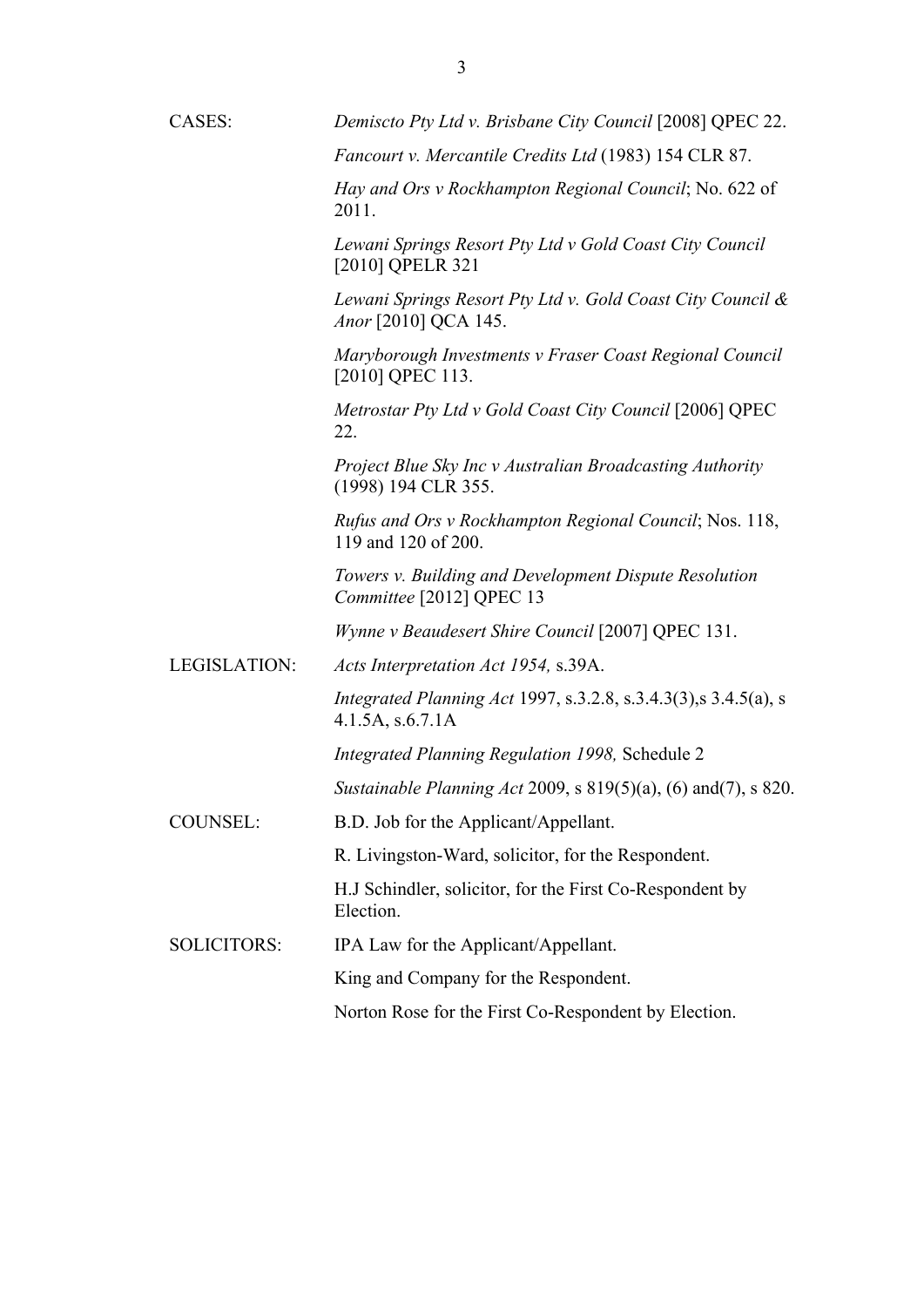#### **Background**

- [1] On 12 August 2011, the applicant filed a Notice of Appeal against the decision of the respondent, made on 12 July 2011, to refuse a development application for a development permit for a material change of use for a high impact industry (explosive storage facilities), a development permit for a material change of use for a caretaker's residence and a development permit for an environmentally relevant activity (ERA 8 - chemical storage), for land at Lot 2107 Bajool-Ulam Road, Bajool and more particularly described as Lot 2107 on DT4067 and Lot 2115 on DT4069<sup>1</sup>
- [2] By way of background overview, the applicant describes that:
	- "13. The subject land comprises approximately 230 ha, at South Ulam Road, Bajool. It is contained within the Rural Zone and is presently used for grazing purposes. The predominant land use surrounding the land is also grazing, with commercial uses closer to Bajool, such as an explosives reserve owned by the State Government.<sup>2</sup>
	- 14. The development application sought a development permit for a material change of use to facilitate a privately owned dangerous goods and explosive storage facility, together with a fertiliser blending plant.<sup>3</sup>
	- 15. The facility is to occupy only a very small portion of the overall subject land. The total GFA for buildings associated with the facility is  $2,099$  m<sup>2</sup>(or less than 0.1 per cent of the land).
	- $16. A$  concept plan of the proposal<sup>4</sup> identifies the proposed layout of the facility; the approximate line of a creek which adjoins the western boundary of the subject land; and Easement A being an electricity transmission easement."<sup>5</sup>

<sup>1</sup> See Document 1 in File No. D178 of 2011.

<sup>2</sup> Affidavit of AJ Hannay filed 17 October 2012, Ex AJH 1, p.24.

<sup>3</sup> Affidavit of AJ Hannay filed 17 October 2012, Ex AJH-1, pp.26-27.

<sup>4</sup> Affidavit of AJ Hannay filed 17 October 2012, Ex AJH-1, p.106.

<sup>5</sup> Applicant's outline of submissions filed on 8 November 2012 at paras 13-16.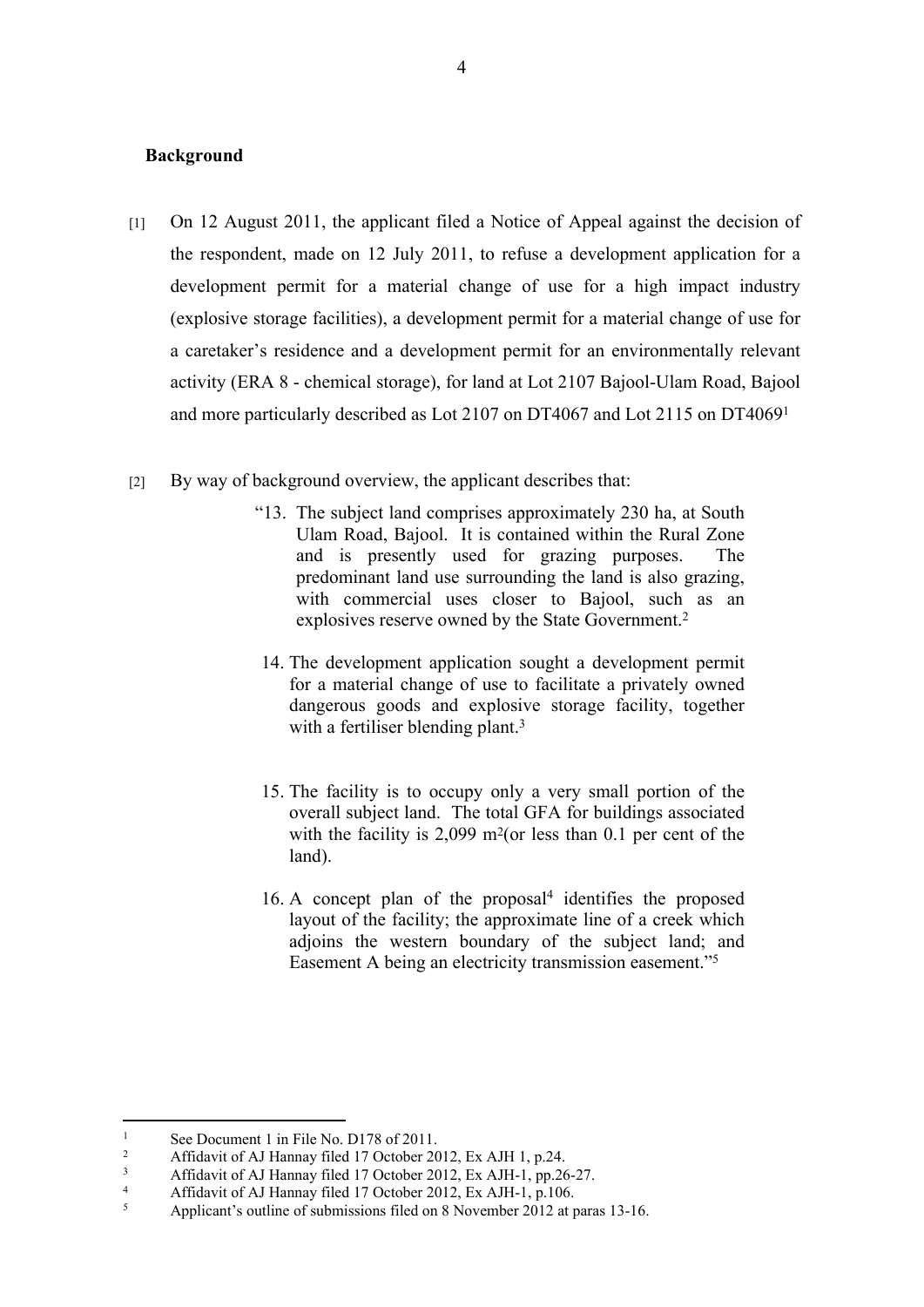#### **The Application**

- [3] On 9 October 2012 and as a result of some correspondence with the first respondent, the applicant filed an application seeking various declarations and orders excusing non-compliance with process under the *Integrated Planning Act* 1997 as follows:
	- "2. Declarations that:
		- a. The Chief Executive administering the *Transport Infrastructure Act* 1994 (DTMR) is a concurrence agency for a development application made by the applicant to the respondent for a material change of use for a high impact industry (dangerous goods and explosive storage facility) with caretaker's residence including environmentally relevant activity 8(1)(a) chemical storage in relation to land at Lot 2107 Bajool-Ulam Road (South) Bajool in the State of Queensland and more particularly described as Lot 2107 on DT4067 and Lot 2115 on DT4069, bearing Rockhampton Regional Council reference number D/1774- 2009 ('the development application')
		- b. The Chief Executive of the distribution entity Ergon Energy is not a referral agency for the development application
		- c. The Chief Executive of the transmission entity Queensland Electricity Transmission Corporation Limited trading as Powerlink Queensland ('Powerlink'), is not a referral agency for the development application
		- d. For the development application, the applicant:
			- (i) Responded to the information request of the DTMR on or about 5 September 2010
			- (ii) Commenced the notification stage prematurely on 31 January 2010
		- e. There is a wetland on the land subject of a development application
		- f. The required notification period for the development application is 30 business days.
		- g. The notice was placed on the land for 20 business days from 31 January 2010 to 26 February 2010, with a submission closing date of 24 February 2010.
		- h. The notice was published in a newspaper on 3 February 2010, with a submission closing date of 24 February 2010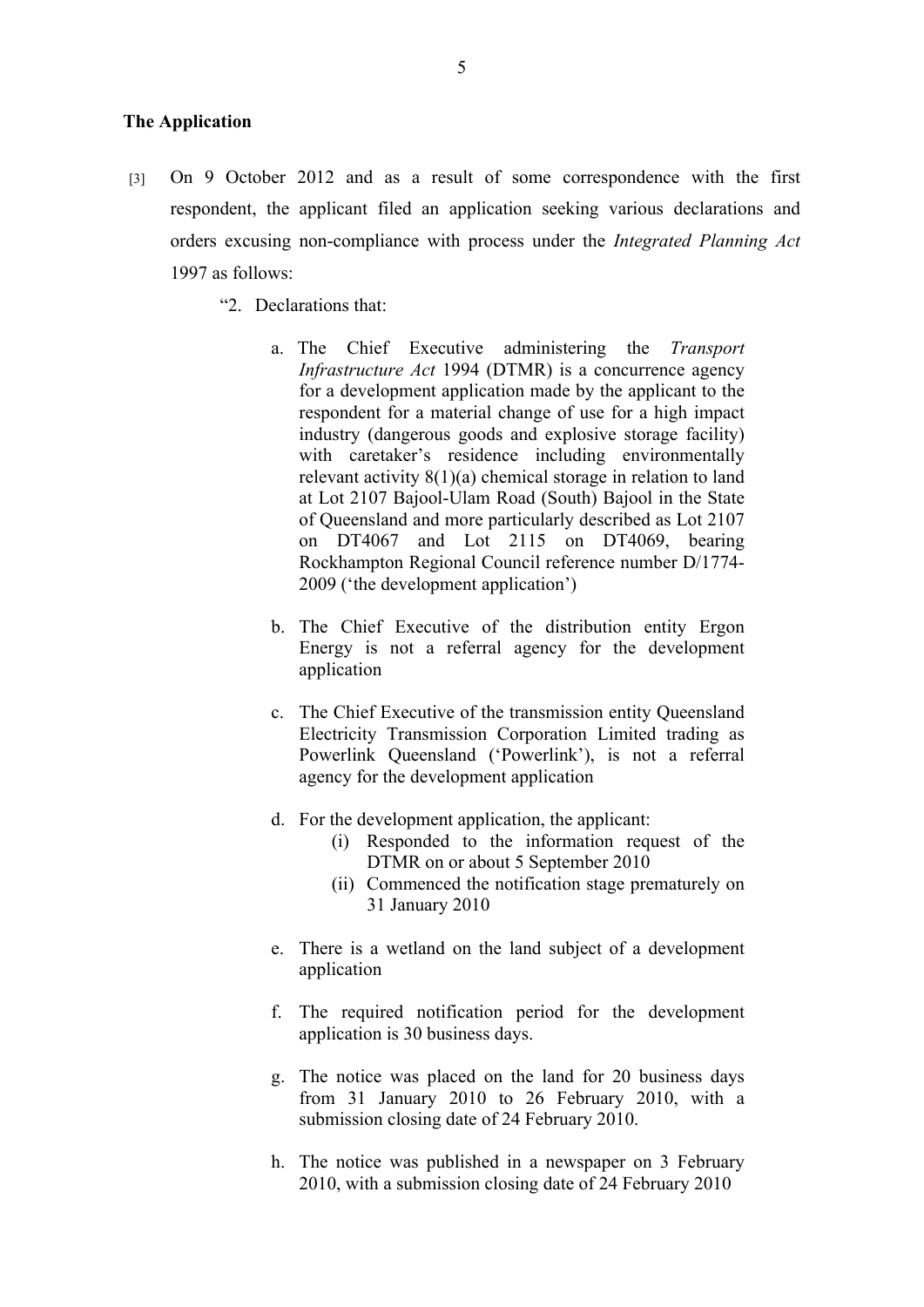- i. The notices to the owners of adjoining land were given in the ordinary course of post on 4 February 2010 with a submission closing date of 24 February 2010
- j. The actual notification period completed for the development application was 14 business days
- k. Powerlink is a submitter for the development application the subject of this proceeding
- 3. An order that the applicant's failure to notify the development application for the required notification period of 30 days is excused.
- 4. An order that the applicant's premature commencement of the notification stage is excused.
- 5. An order that the time for the applicant to serve a copy of the Notice of Appeal commencing Maroochydore Planning and Environment Court Appeal D178 of 2011 on Powerlink is extended to 12 October 2012."
- [4] The first order sought in the application was that the appeal and this application be heard together. Because the orders sought in the latter application are necessary in order to make the earlier appeal competent, such an order was made on 16 October 2012.
- [5] Whilst there are a number of co-respondents by election, in this matter, only the respondent and the first co-respondent by election appeared on the application. With the exception of the third co-respondent by election, there was evidence before the Court that each of the co-respondents by election had knowledge of and did not wish to be heard on the application. $6$  In the case of the third co-respondent by election, there was evidence of service of the application and no appearance at the designated time for hearing of the application.<sup>7</sup>
- [6] Neither the respondent nor the first co-respondent by election who did appear on the hearing of the application, sought to actively oppose it. This application arose because of the identification by the respondent, of aspects of non-compliance with

<sup>6</sup> See Exhibit 2, in respect of the position of the fourth to twelfth co-respondents by election and Exhibit 3 in respect of the position of the second co-respondent by election (who had earlier been excused from active participation in the appeal).

<sup>7</sup> Affidavit of CN Wirz filed 16 November 2012 at [9] and Ex 'CNW-1' at p 5.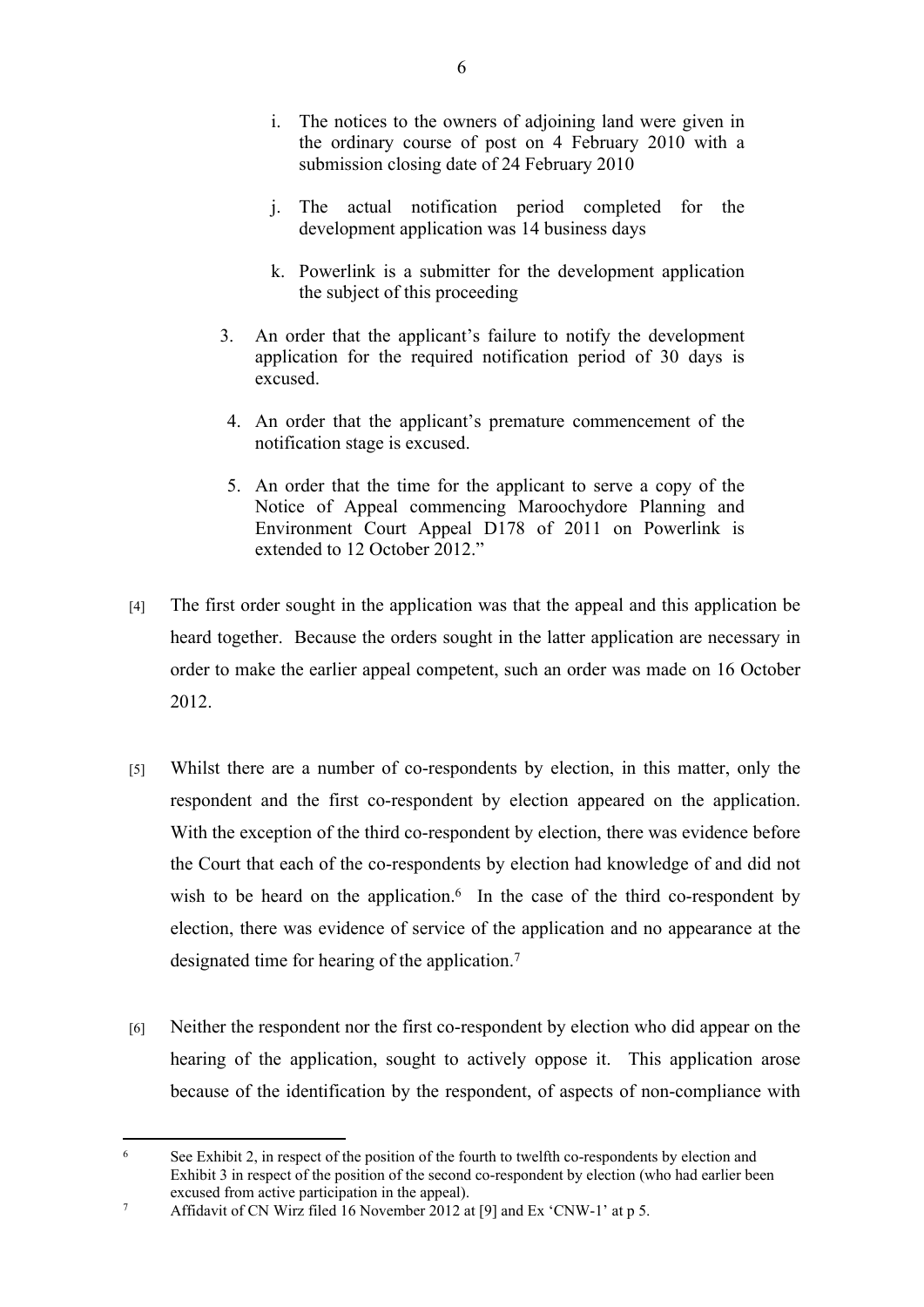process under the *Integrated Planning Act* 1997 ("IPA"). In that regard the applicant seeks orders pursuant to s 820(1) of the *Sustainable Planning Act* 2009 ("SPA"), excusing those aspects of non-compliance. Whilst most aspects of noncompliance are not in contention, it is first a matter of identifying what is being excused and the applicant proposed that by way of the declarations that are sought.

- [7] Although recognising that any excusal of non-compliance is ultimately a matter for the Court, the respondent expressed agreement with each of the declarations sought in paragraph 2 of the application and the excusal sought in respect of that noncompliance, except for  $2(a)$ ,  $(g)$  and  $(k)$ . In respect of those aspects of the application to which there was not express agreement, a neutral position was taken, with the respondent pointing to some of its recent experiences before the Court.<sup>8</sup>
- [8] However and as will become apparent, once these reasons are considered, it may be necessary to reformulate the formal orders to be made.

## **The Excusal Power**

- [9] Notwithstanding that the development application was lodged prior to the commencement of SPA and was consequently processed under the IPA regime, s 820 of SPA applies pursuant to ss 819(5)(a) and (6) and also s 819(7) of SPA. Although the Court is required to hear and decide the appeal instituted in this matter under the repealed IPA, as if SPA had not commenced, the power to excuse noncompliance with a provision of the IPA is found in s 820 of SPA. That provision therefore replaces the previous power of excusal pursuant to s 4.1.5A of IPA.
- [10] In *Maryborough Investments v Fraser Coast Regional Council<sup>9</sup> the differences* between the former power and the power which now exists pursuant to s 820 of SPA was analysed. After a consideration of statutory context and the purposes of SPA and reference to the explanatory notes for the *Sustainable Planning Bill* 2009, a "broad and untrammelled" discretionary power was recognised.<sup>10</sup> The reference

<sup>8</sup> In *Rufus and Ors v Rockhampton Regional Council*; Nos. 118, 119 and 120 of 2009, delivered on 14/9/10; and *Hay and Ors v Rockhampton Regional Council*; No. 622 of 2011, delivered on 4/5/12.

<sup>9</sup>  $^{9}$  [2010] QPEC 113.

Ibid at  $[30]$ .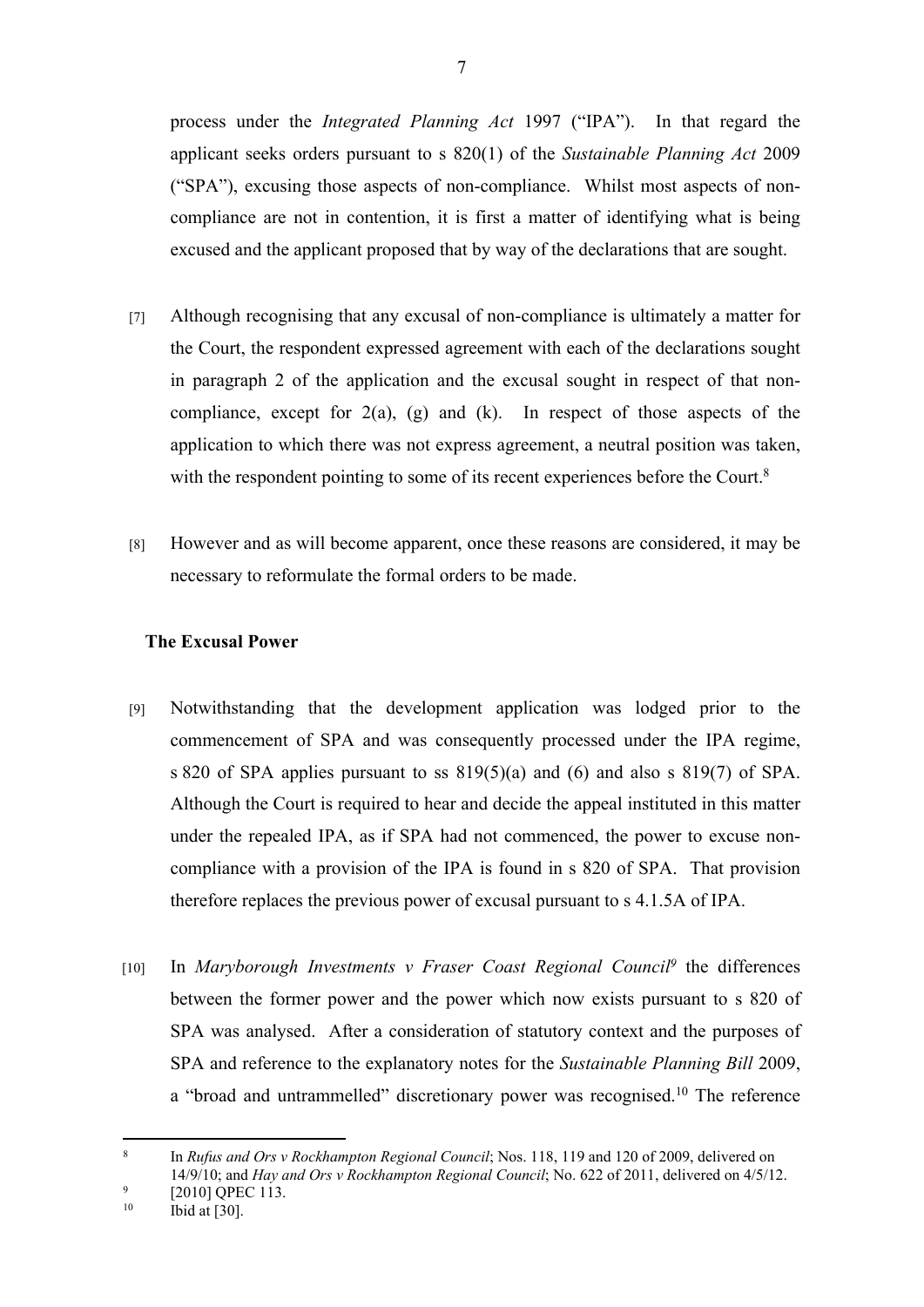made to the explanatory notes revealed an expressly stated purpose of preserving rights to hearings notwithstanding technicalities concerning processes."<sup>11</sup>

[11] Further and in the determination of that matter, the Court identified non-compliance by omission, that had arisen through oversight and that there was no identifiable impact on any planning outcome. Also if the consequence of non-compliance was not relieved the development application would have to be renewed at significant cost, delay and inconvenience to the parties and that where the non-compliance was in reality a town planners administrative error which, in the end result had not prejudiced any party and was of the nature of technical oversight, the discretion relieving non-compliance was exercised.

## **Consideration**

- [12] The aspects of non-compliance to which the orders sought on this application are directed, may be summarized as follows:
	- 1. public notification of the development application commenced prior to the start of the notification stage of IDAS. That is, the applicant had not completed its responses to Information Requests, or had not provided copies of those responses, to Council prior to commencement of public notification;
	- 2. public notification was not carried out for the required 30 business day period;
	- 3. the development application lapsed as a consequence of non-compliance with notification requirements;
	- 4. signage on the land identified (for a brief period) different dates for the closing of submissions;
	- 5. material which was available for the public to inspect at Council during the notification period was incomplete, as it did not include all of the referral agencies' Information Requests, and the applicant's' responses to them; and
	- 6. the development application required referral to Powerlink as an advice agency, but was not referred to that entity.

<sup>&</sup>lt;sup>11</sup> Ibid at [17].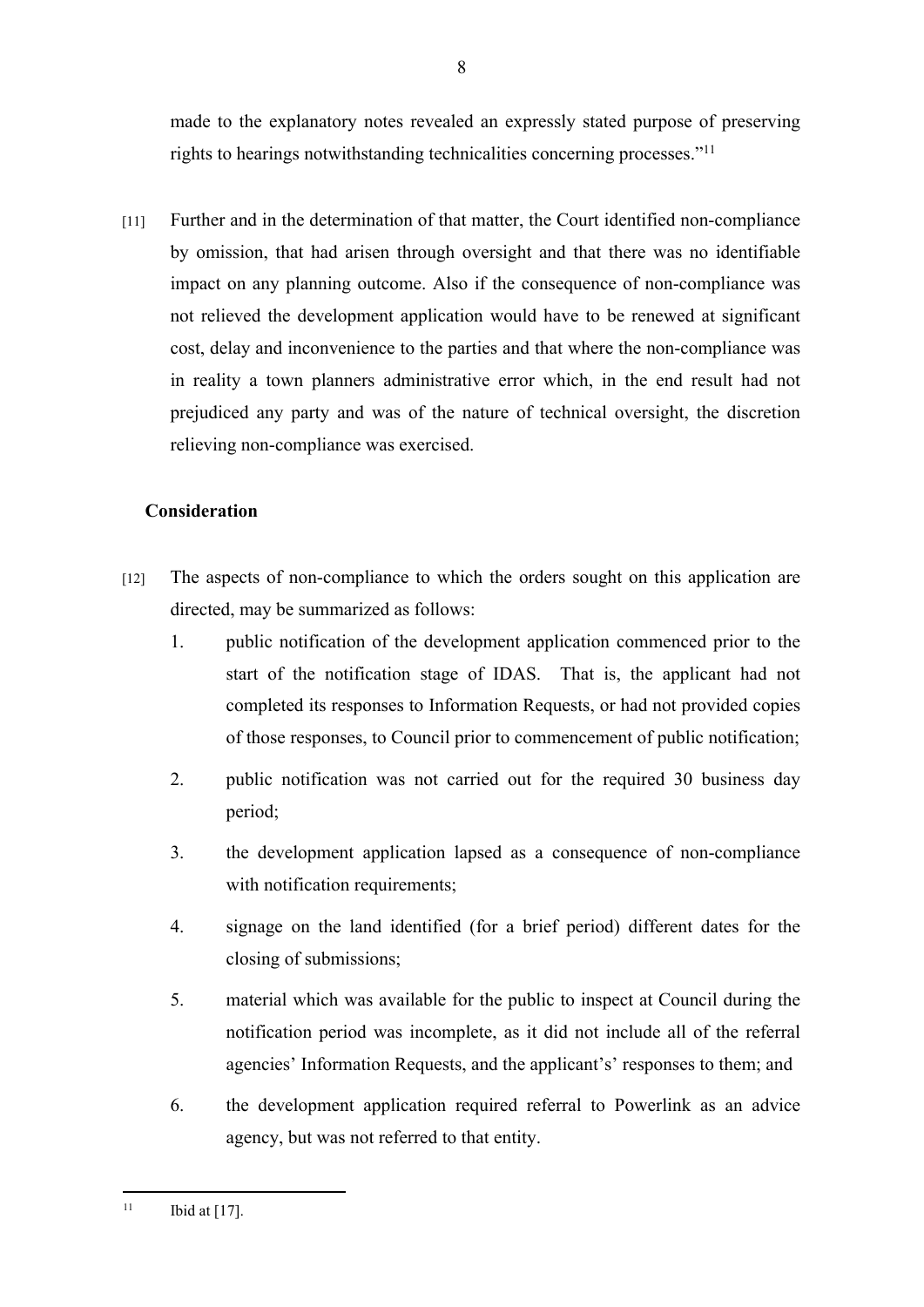[13] Each aspect may be considered in turn.

## Premature Commencement of Public Notification and Information available for inspection during the public notification period

[14] The commencement of the notification stage is governed by Section 3.4.3 of IPA. Section 3.4.3(3) applies where (as here) an Information Request has been made, and provides:

> "*... the applicant may start the notification period as soon as the applicant gives:*

- *(a) all information request responses to all information requests made; and*
- *(b) copies of the responses to the assessment manager*"
- [15] The relevant facts associated with this aspect of non-compliance are as follows:
	- (a) The respondent ("Council") was the assessment manager and by way of its second Acknowledgement Notice<sup>12</sup> identified the Department of Environment and Resource Management ("DERM") and the Department of Emergency Services ("DES"), as concurrence agencies and Ergon Energy as an advice agency<sup>13</sup>;
	- (b) those referral agencies were given proper notice of the development application $14$ ;
	- (c) Council issued an Information Request on 10 December 2009<sup>15</sup>;
	- (d) on 23 December 2009 Ergon Energy indicated that it had "*no objections*" to the application provided conditions were met (and copied its letter to Council $1^{16}$ ;

<sup>&</sup>lt;sup>12</sup> The first Acknowledgement Notice incorrectly described the use applied for – Affidavit of AJ Hannay filed 17 October 2012, paragraph 7.

<sup>13</sup> Acknowledgement Notice, Affidavit of AJ Hannay filed 17 October 2012, Ex AJH-1, pp.59-60.

<sup>14</sup> Affidavit of AJ Hannay, paras 8 & 10 and Ex AJH-1, pp.62-121 (DES); 122-123 (DERM); and 124- 125 (Ergon Energy). Confirmation of that was provided to Council on 15 December 2009 – Affidavit of AJ Hannay filed 17 October 2012, Ex AJH-1, pp.129-130.

<sup>&</sup>lt;sup>15</sup> Affidavit of AJ Hannay filed 17 October 2012,  $_{\rm EX}$  AJH-1, pp.126-128.

<sup>16</sup> Affidavit of AJ Hannay filed 17 October 2012, Ex AJH-1, p.136.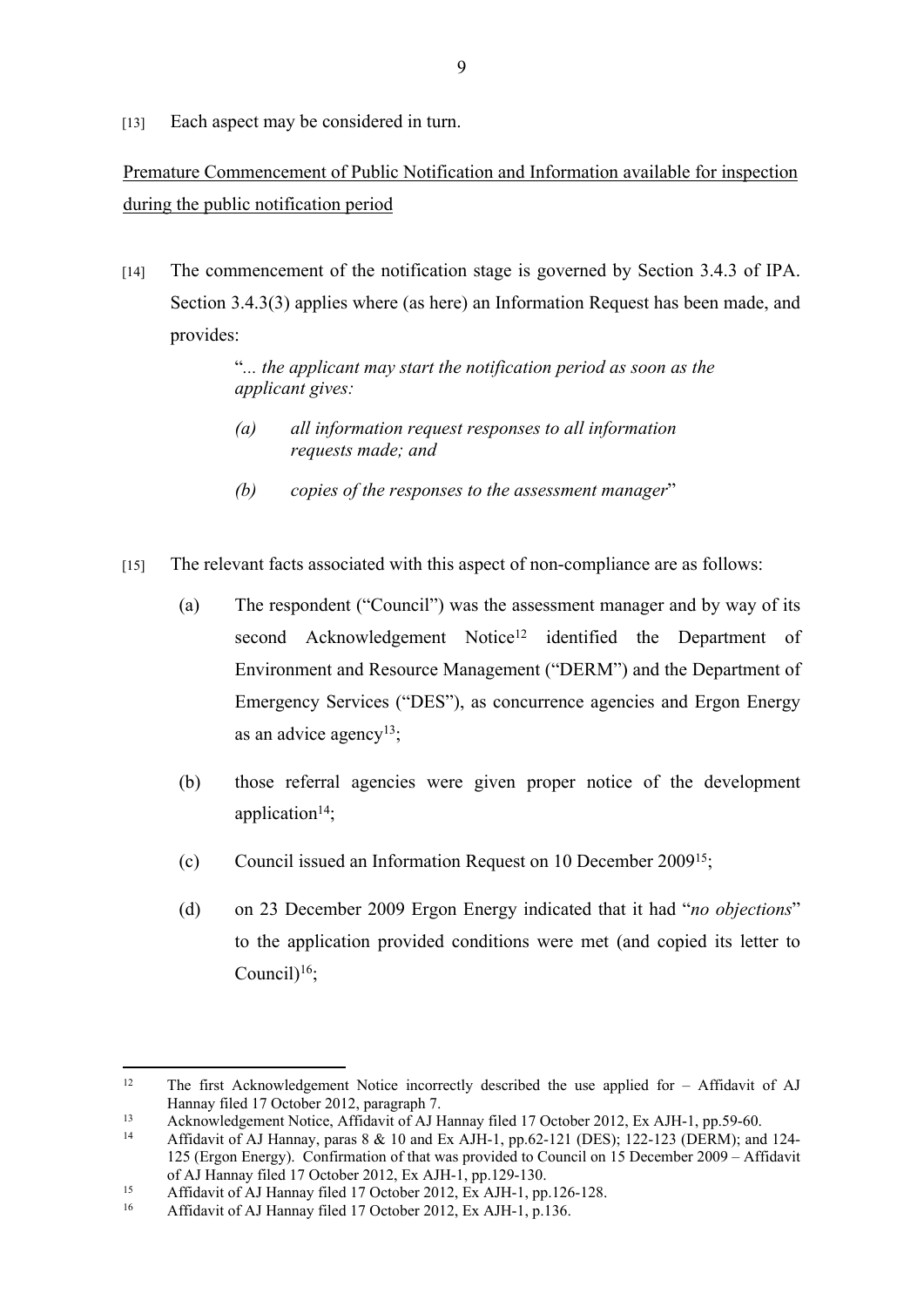- (e) on 25 January 2010 DERM issued its Information Request<sup>17</sup> and provided it to Council - in accordance with s.3.3.6(5) IPA;
- (f) by letters dated 30 January 2010 and posted on 2 February 2010, the applicant responded to the Council Information Request<sup>18</sup>; DERM's Information Request; and provided information to DES<sup>19</sup> . It is confirmed that the correspondence is stamped as received by Council on 5 February 2010.<sup>20</sup>
- (g) the notification process initially commenced (albeit briefly) on 28 January  $2010$  when notice was first given to adjoining owners<sup>21</sup>. However, as a corresponding notice did not appear in the newspaper when proposed, the notification process recommenced almost immediately thereafter; and
- (h) the recommenced notification was carried out as follows:
	- (i) notices were placed on the land on 31 January 2010<sup>22</sup>;
	- (ii) notices dated 29 January 2010 were sent to the 2 adjoining owners (Ireland and Besch) on 2 February 2010<sup>23</sup>; and
	- (iii) a notice appeared in the newspaper on 3 February 2010<sup>24</sup>.
- [16] It is of significance to note that whilst s 3.4.3 of IPA is headed "When can notification stage start", only subsection (1) is couched in terms referring to starting "the notification stage", whereas subsection (3) is couched in terms referring to starting the "notification period". Section 3.4.3(3) of IPA is to be read with s.3.4.5(a). The latter indicates that the "notification period" for the application "*starts*" on the day after the last action under s.3.4.4(1) is carried out.

<sup>&</sup>lt;sup>17</sup> Affidavit of AJ Hannay filed 17 October 2012, Ex AJH-1, pp.137-139.<br><sup>18</sup> Affidavit of AJ Hannay filed 17 October 2012, Ex AJH-1, pp.140-142

<sup>18</sup> Affidavit of AJ Hannay filed 17 October 2012, Ex AJH-1, pp.140-142 (plus attachments) & 212 and Further Affidavit of AJ Hannay filed 8 October 2012 at [9] .

<sup>19</sup> Affidavit of AJ Hannay filed 17 October 2012,Ex AJH-1, pp.143-145 and 146-147 respectively – with the relevant attachments at pp.148-209.

<sup>&</sup>lt;sup>20</sup> Affidavit of AJ Hannay filed 17 October 2012, Ex AJH-1, p.369 and Exhibit 3 in these proceedings.<br>Affidavit of AJ Hannay filed 17 October 2012, para 22

<sup>21</sup> Affidavit of AJ Hannay filed 17 October 2012, para 22.<br>Affidavit of AJ Hannay filed 17 October 2012, para 210

<sup>&</sup>lt;sup>22</sup> Affidavit of AJ Hannay filed 17 October 2012, para 21(ii), and Ex AJH-1, p.346.

<sup>23</sup> Affidavit of AJ Hannay filed 17 October 2012, para 21(iii), and Ex AJH-1, p.348; Further Affidavit of AJ Hannay filed on 8 November 2012, para 10

<sup>&</sup>lt;sup>24</sup> Affidavit of AJ Hannay filed 17 October 2012, para 21(i), and Ex AJH-1, pp.346 -347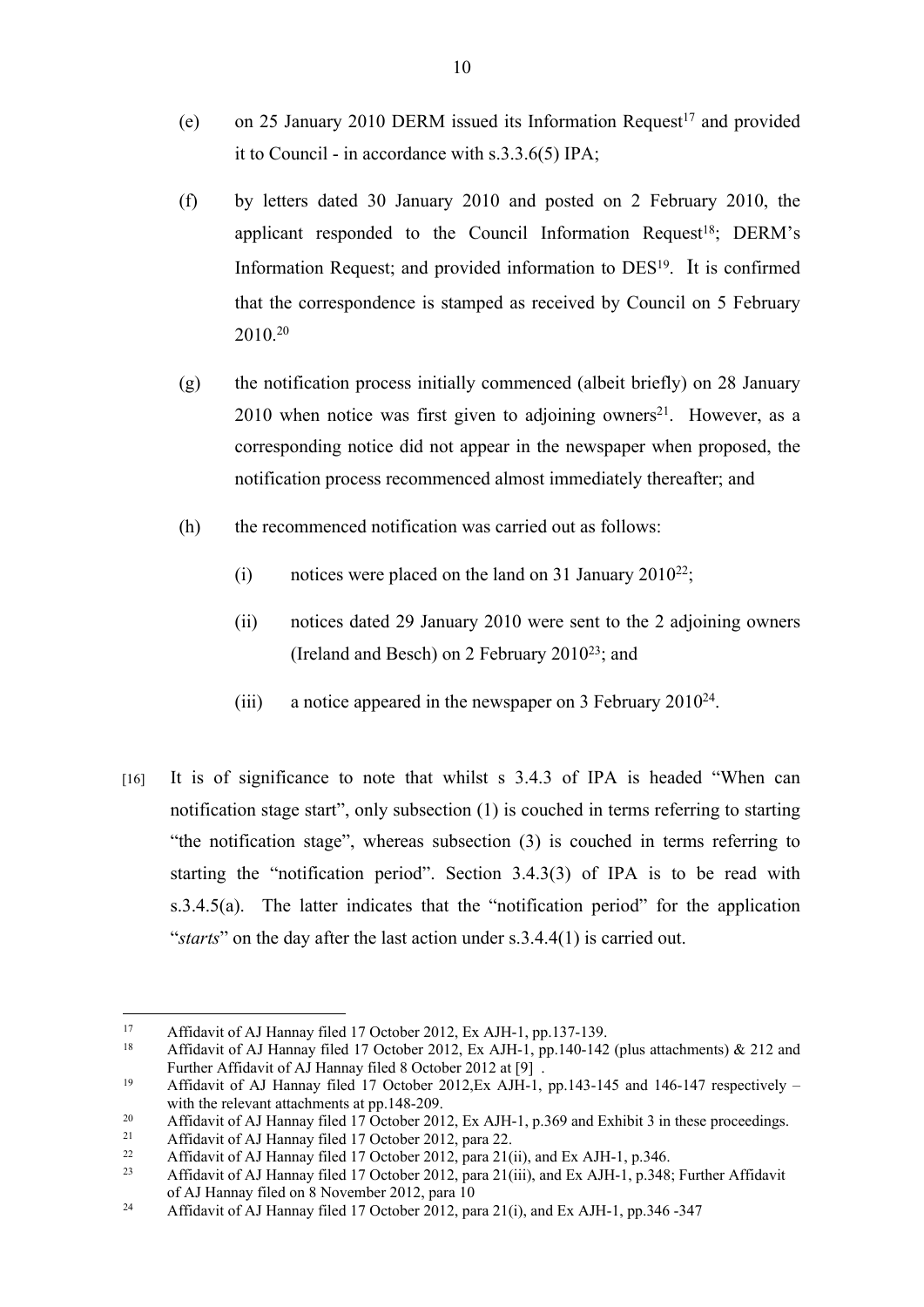- [17] In that regard, s.39A of the *Acts Interpretation Act 1954* (**AIA**) provides that notice given by prepaid post "*is taken to be effected at the time at which the letter would be delivered in the ordinary course of post, unless the contrary is proved*". Here, the ordinary course of post is the second business day for mail between country areas<sup>25</sup>. The fact that registered mail receipts were not signed until afterwards does not displace that presumption.<sup>26</sup>
- [18] This Court has observed in a similar context<sup>27</sup> that time limits under the IPA "…*bodes to become unworkable if the time limits which people reasonably rely on are to be extended, perhaps without limit, until a communication actually comes to the attention of some individual or other*".<sup>28</sup>
- [19] Accordingly and as the notices to adjoining owners were posted on 2 February 2010, they are taken to have been "*given*" on 4 February 2010. The giving of that notice on 4 February was the last of the required notification steps. Consequently the "*notification period*" to which ss.3.4.3(3) and 3.4.5(a) refer, started on the day after that action. That is on 5 February 2010. There does not appear to be any noncompliance to be excused in respect of steps taken pursuant to s 3.4.4(1), prior to that date.
- [20] However, a complicating factor is the fact that all parties overlooked the necessity to include the Department of Transport and Main Roads ("DTMR") as a concurrence agency for the development application. That did not occur until 16 February 2010.<sup>29</sup> DTMR subsequently made an Information Request on 19 February 2010 and (after discussions) a response was provided on 5 September 2010.<sup>30</sup>

<sup>&</sup>lt;sup>25</sup> Affidavit of AC Davis filed on 8 November 2012.

<sup>26</sup> *Eg. Towers v. Building and Development Dispute Resolution Committee* [2012] QPEC 13 at pp.4-5, referring to *Fancourt v. Mercantile Credits Ltd* (1983) 154 CLR 87 at 95-97.

<sup>&</sup>lt;sup>27</sup> Referring to s.39A Acts Interpretation Act 1954 and Fancourt.<br><sup>28</sup> Demission Pty Ltd. v. Brishane City Council [2008] OPEC 22.3

<sup>28</sup> *Demiscto Pty Ltd v. Brisbane City Council* [2008] QPEC 22 at [11] – concerning calculation of the date notice of the institution of an appeal was given to a submitter

<sup>&</sup>lt;sup>29</sup> Affidavit of AJ Hannay filed 17 October 2012, para 25, Ex AJH-1, pp.30-372.<br> $\frac{30}{4}$  Affidavit of AJ Hannay filed 17 October 2012, paras 25 and 43

<sup>30</sup> Affidavit of AJ Hannay filed 17 October 2012, paras 25 and 43.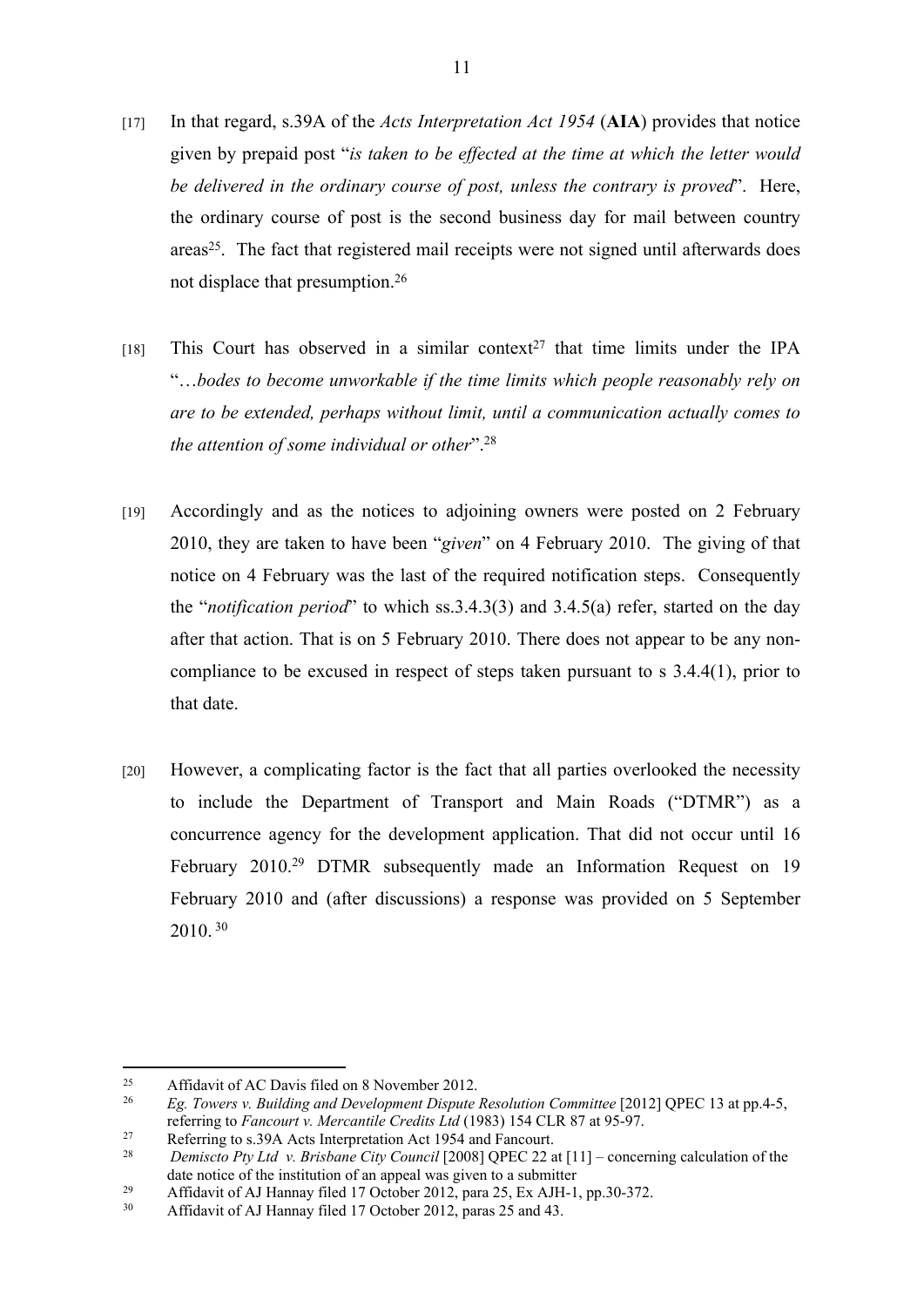- [21] On that basis and in consequence of that error and because the information and referral stage had not ended in accordance with s 3.3.20, notification did commence earlier than stipulated by s.3.4.3(3).
- $[22]$  An associated issue raised by Council<sup>31</sup> is that the material that was available for the public to inspect during the notification period was incomplete as it did not include the DTMR Information Request or the applicant's response to that Request.
- [23] However the applicant points out that s.3.2.8 of IPA obliges Council to keep the following documents associated with development applications, available for inspection and purchase: the development application, including supporting material; any Acknowledgement Notice; any Information Request; any properly made submission; and any referral agency response. That obligation continues from the time the assessment manager receives the development application until, relevantly, the end of any appeal period. Accordingly the requests for information from DERM and DES; the applicant's responses to DERM and DES; and Ergon's response would have been on the Council's file.
- [24] In *Wynne v Beaudesert Shire Council*<sup>32</sup> the Court considered an application in respect of which notification had commenced prematurely, and a consequential allegation of lapse of the development application. That decision involved the absence of a report regarding site contamination. Even under the narrower regime of s.4.1.5A, the Court determined to excuse that non-compliance. In so doing the Court observed:

"In my respectful opinion, it would be better to look at the reality of what actually happened, rather than automatically assuming that an irregular process inevitably caused the application to lapse. It is better to recognise it as an effective notification process, and then deal with the consequences of the irregularity.

On these facts, it would be wrong in principle to say that the actual notification was ineffective. It is not every defective notification that will be ineffective, and void. Attention has to be paid to the notification that was made, and the information that was outstanding. Even if there is a defect in the notification, it does not necessarily mean that it is void and that the application has lapsed.

 $31$  Item 5 of the letter from King and Company dated 11 May 2012<br> $32 \qquad 520071 \text{ ODEC}$  131

<sup>[2007]</sup> QPEC 131.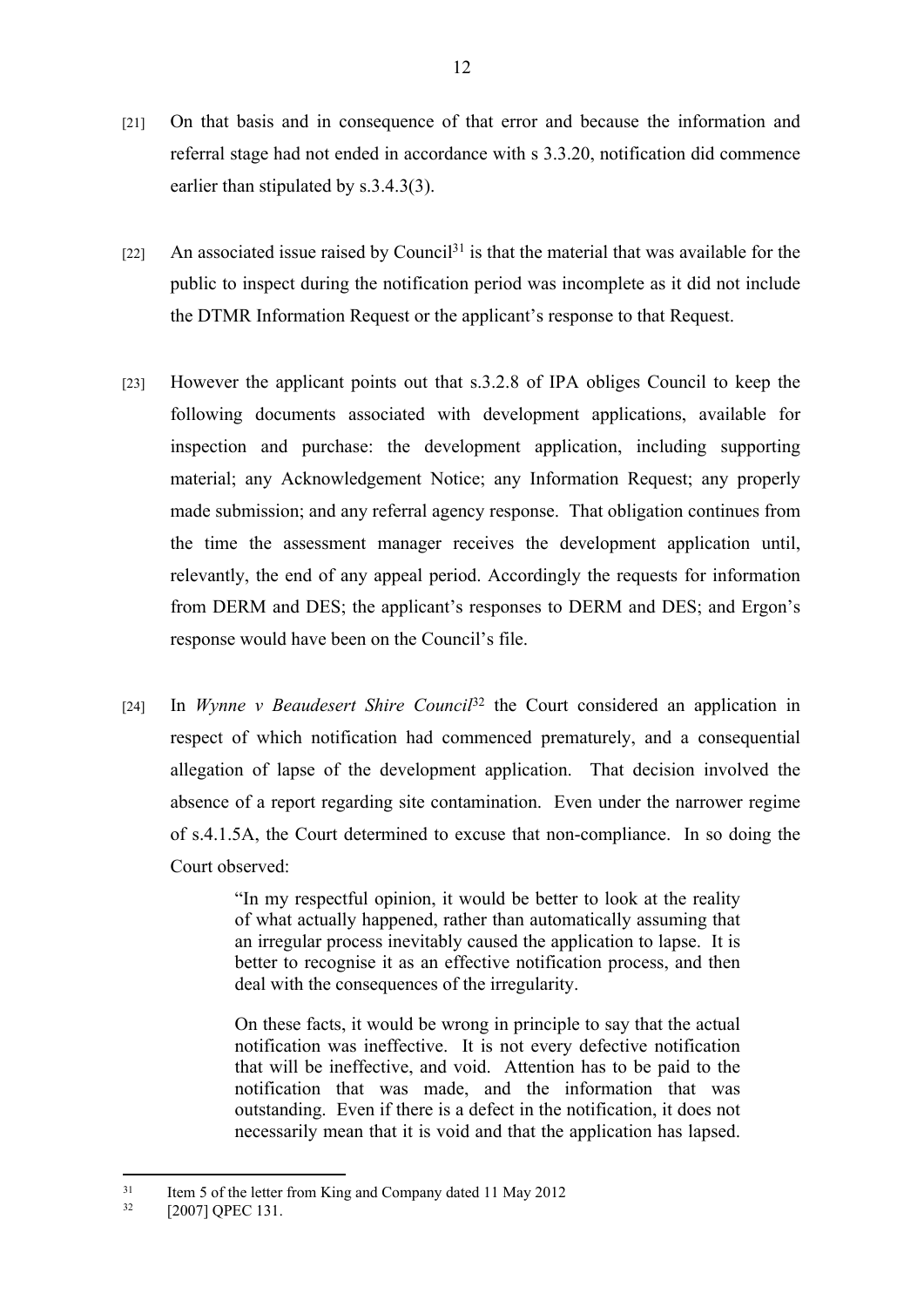Other consequences may have to be considered, including this Court's power to deal with the non-compliance.

So, in this case, attention should be focused on the irregularity, and its consequences."<sup>33</sup>

- [25] In this instance, an exercise of discretion to excuse these aspects of non-compliance may be warranted by regard to the following considerations:
	- (a) the requests for information from the referral agencies other than DTMR, and the applicant's responses to those requests, were all available on Council's file during the notification period;
	- (b) in terms of the DTMR response, the material which was available to potential submitters included traffic engineering information. A traffic engineering report was provided to Council in response to its Information Request $34$ :
	- (c) DTMR ultimately approved the application subject to conditions<sup>35</sup>;
	- (d) the non-compliance does not appear to have adversely affected the decision-making role of any of the referral agencies or Council; and
	- (e) submitters raised traffic engineering issues including with respect to the State-controlled highway<sup>36</sup>, and any party has the entitlement to raise traffic engineering issues in the appeal, should it be permitted to proceed to determination on the merits.

## Shorter notification period

[26] Ordinarily, s.3.4.5 of IPA prescribes a minimum 15 business day notification period. In this instance however, the development application triggered a 30 business day notification period, as the land contained or shared a common boundary with a "wetland", at its western boundary.

<sup>33</sup> at [15] – [17] – referring to *Project Blue Sky Inc v Australian Broadcasting Authority* (1998) 194 CLR 355.

<sup>34</sup> Affidavit of AJ Hannay filed 17 October 2012, Ex AJH-1, pp.195-209.<br> $\frac{35}{25}$  Affidavit of AJ Hannay filed 17 October 2012, Ex AJH-1, pp.480-501.

<sup>&</sup>lt;sup>35</sup> Affidavit of AJ Hannay filed 17 October 2012, Ex AJH-1, pp.489-501.<br> $\frac{36}{4}$  Affidavit of AJ Hannay filed 17 October 2012, Ex AJH-1, pp.572 – 588

<sup>36</sup> Affidavit of AJ Hannay filed 17 October 2012, Ex AJH-1, pp.572 – 588.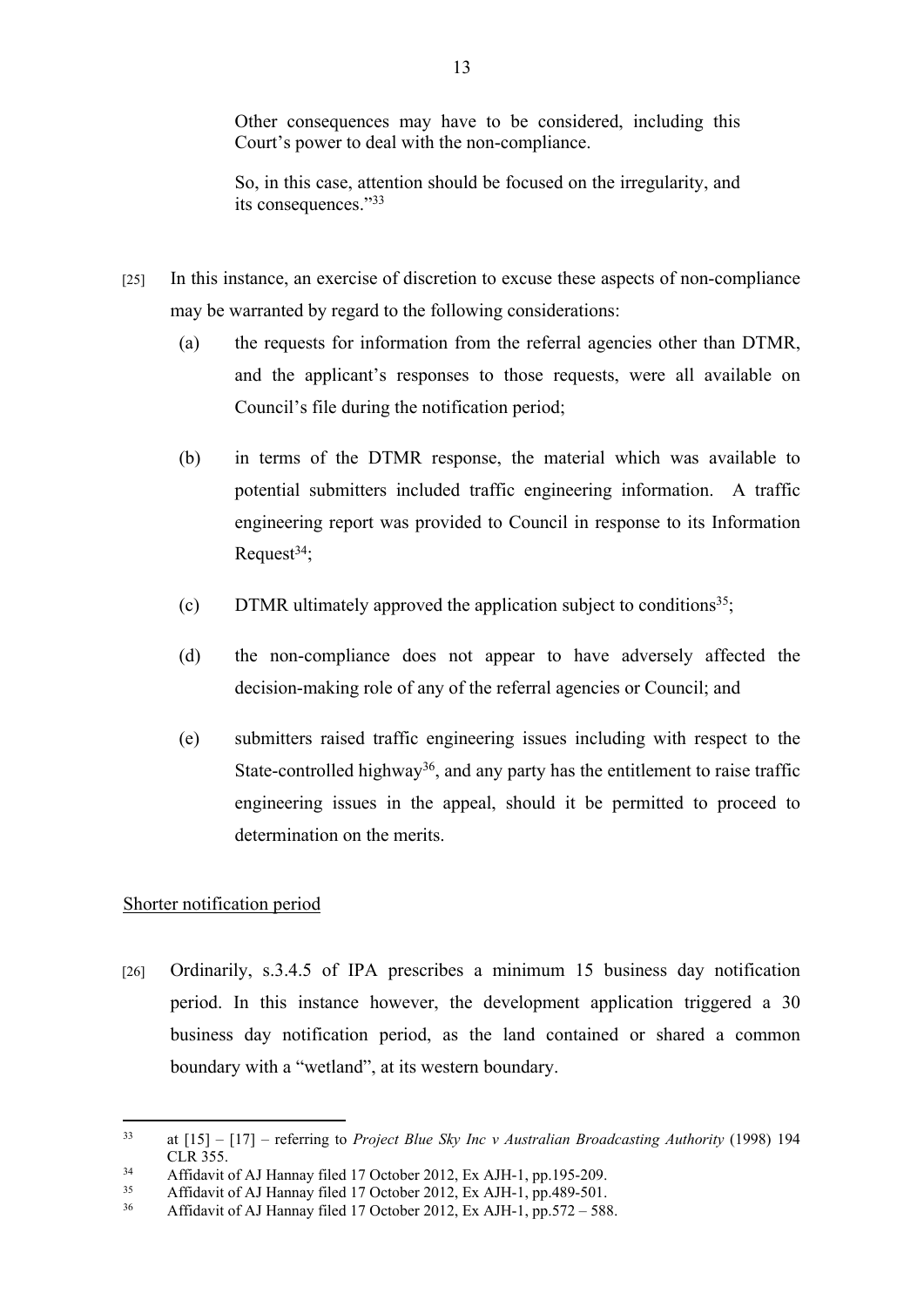- [27] It may be accepted that the failure to notify the application for the required 30 business day period was an oversight, $37$  having regard to the circumstances that public notification requirements are expressly set out in Chapter 3, Part 4 of IPA, (under the obvious heading of "*Notification stage*"), but the 30 business day trigger is to be found in s.6.7.1A, read in conjunction with Schedule 8 of the of the *Integrated Planning Regulation 1998* ("IPR").<sup>38</sup>
- [28] Further, it can be noted that:
	- (a) each of the three Council Acknowledgement Notices stated the notification period as being 15 business days;
	- (b) the 30 business day requirement was not realised by Council or DERM (or anyone else) during the course of the application. That was despite the fact that the application material identified the existence of the wetland<sup>39</sup>, and that DERM carried out its referral agency functions accordingly<sup>40</sup>; and
	- (c) DERM does not oppose the application.<sup>41</sup>
- [29] The public notification period was calculated to commence on the day after the last action required by s 3.4.4 of IPA, being the notice in the local newspaper on 3 February  $2010^{42}$  and allowed for 15 business days, being to 24 February  $2010^{43}$ . But it is conceded that the notification period was, because of the effect of the legislative requirements, only 14 business days.<sup>44</sup> Although the actuality of notification was:
	- (a) in respect of the notices on the land, 18 business days; and
	- (b) in respect of the newspaper advertisement, 15 business days.

<sup>&</sup>lt;sup>37</sup> Further Affidavit of AJ Hannay filed on 8 November 2012, para 5.<br><sup>38</sup> The applicant's description "hidden away" is not entirely inant

<sup>&</sup>lt;sup>38</sup> The applicant's description "hidden away" is not entirely inapt.<br> $\frac{39}{12}$  Environmental Management Plan, Affidavit of ALHannay file

<sup>39</sup> Environmental Management Plan – Affidavit of AJ Hannay filed 17 October 2012, Ex AJH-1, pp.154-155 (which depicted the riverine wetland on the land's western boundary in Fig.2).

<sup>&</sup>lt;sup>40</sup> Eg DERM Information Request of 25 January 2010 at Affidavit of AJ Hannay filed 17 October 2012, Ex AJH-1, pp.137.

<sup>41</sup> *Lewani Springs* [2010] QCA 145 at [29].

The reference to "2009" is obviously an error – see para 21(i), and Affidavit of AJ Hannay filed 17 October 2012, Ex AJH-1, pp.346 -347.

<sup>43</sup> Affidavit of  $\overrightarrow{A}$  Hannay filed 17 October 2012, para 21(iv).

The period between 5 and 24 February inclusive.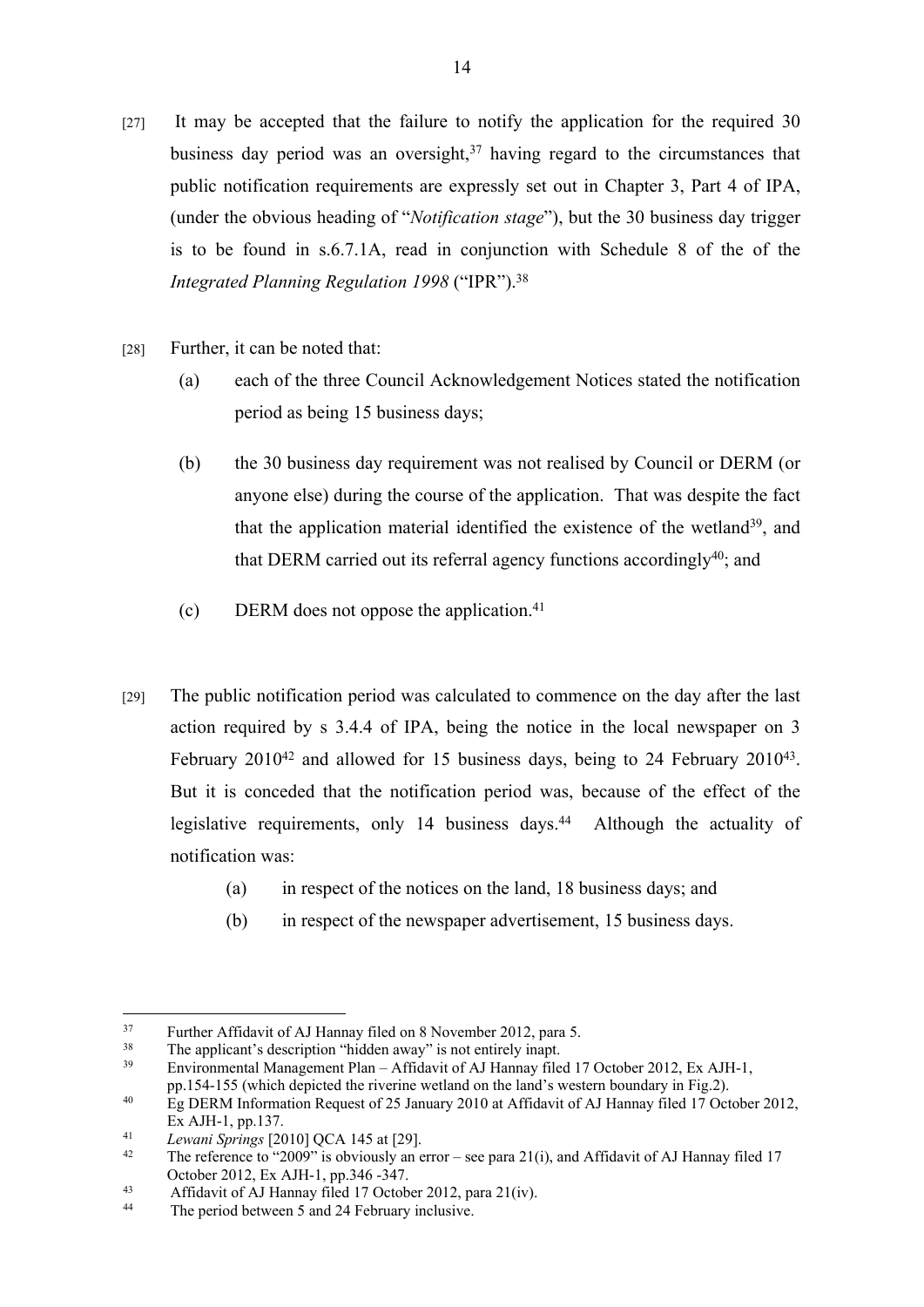- [30] Notwithstanding that abridged notification, the following matters may warrant a favourable exercise of discretion:
	- (a) as noted, the existence of the wetland was identified in material which supported the application, and it was also identified as an aspect of the development with which DERM was involved, on the DERM Information Request of 25 January 2010. Any person sufficiently interested in the proposal, or the wetland, is unlikely to have been misled. Indeed, the submissions lodged with Council expressly refer to concerns about impacts upon the adjoining creek<sup>45</sup>;
	- (b) the effect of this non-compliance is that notification was not carried out for the full period. Whilst the period was shorter, the notification which was carried out identified the period within which submissions could be made.
	- (c) there is no evidence of any late submission, or even any complaint that a potential submitter had insufficient time to lodge a submission<sup>46</sup>;
	- (d) there is no evidence of any unacceptable impact of the proposal on the wetland. As noted, DERM provided suggested conditions of approval as part of its agency response<sup>47</sup>. The scale of the subject land is relevant in that regard. By reference to the Concept Plan, it can be seen that there is considerable separation between the proposed facility and the wetland;
	- (e) neither Council nor the referral agencies have been adversely affected by the non-compliance; and
	- (f) to the extent that any other party wishes to challenge DERM's concurrence agency response, or raise issues regarding the wetland, they may do so as part of any hearing of the appeal on the merits.

<sup>45</sup> Affidavit of AJ Hannay filed 17 October 2012, Ex AJH-1, pp.571, 577, 581, 583, 587 and 588.<br>46 See Lawayi Springs 120101 OPEL B 321 at [18]; and [2010] OCA 145 at [25, 26] and of [100]

<sup>46</sup> See *Lewani Springs* – [2010] QPELR 321 at [18]; and [2010] QCA 145 at [25-26] and cf: [100-101].

<sup>47</sup> Affidavit of AJ Hannay filed 17 October 2012, Ex AJH-1, p.540.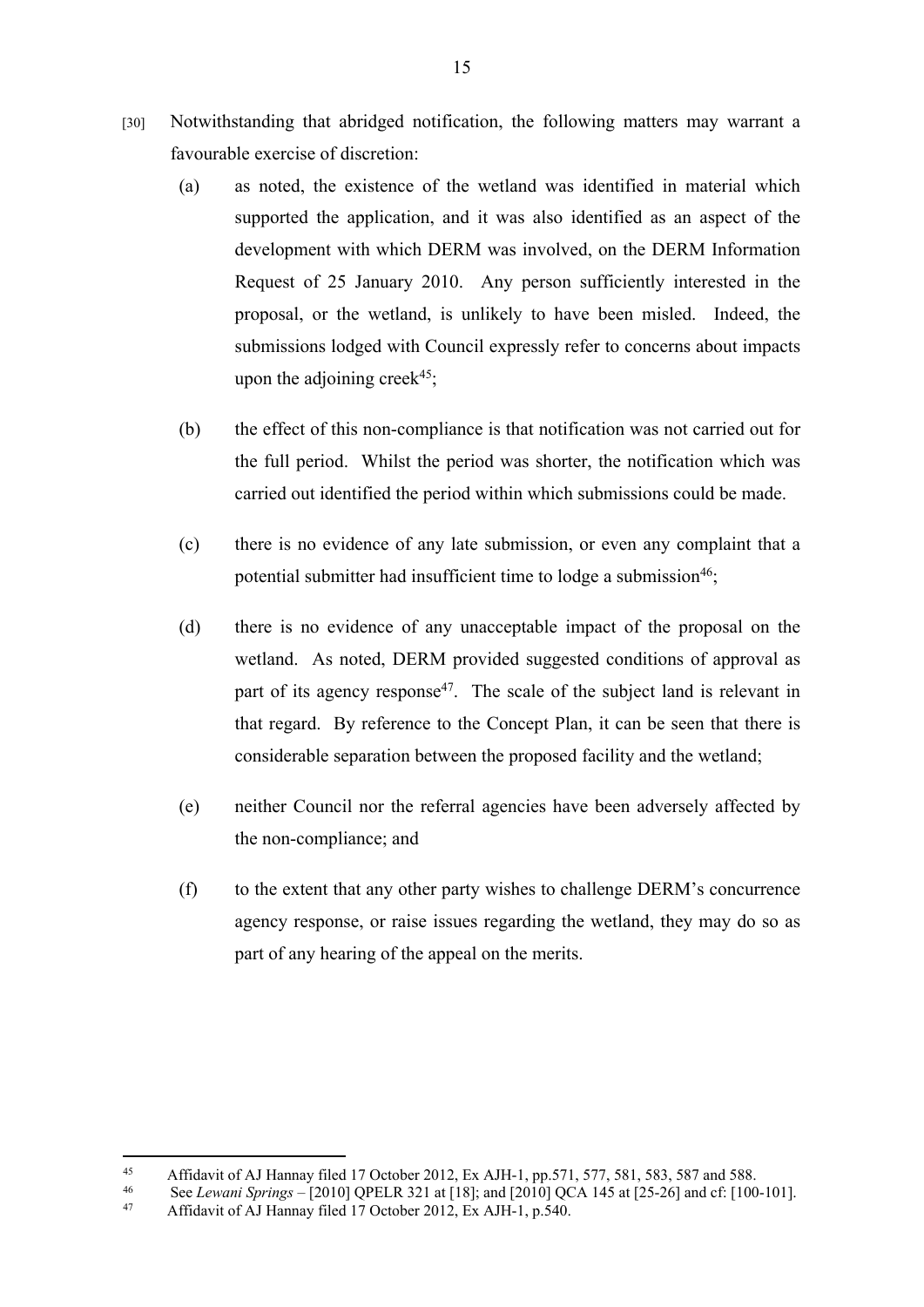Alleged lapse of development application pursuant to s.3.4.6(2) of IPA and for failure to undertake public notification within 20 business days

- [31] Section 3.4.6(3) of IPA requires that the various notification steps (as prescribed by s.3.4.4(1)) must be completed within 5 business days after the first of the actions is carried out pursuant to s.3.4.6.
- [32] This aspect of non-compliance is related to s.3.2.12 of the IPA which provides the circumstances in which development applications lapse. In particular, s.3.2.12(2)(c) nominates a 20 business day period for carrying out public notification in accordance with s.3.4.4. That section, in turn, flows from s.3.4.3 which identifies when the notification stage can start.<sup>48</sup>
- [33] The chronology of the steps that were taken, namely notices on the land on 31 January 2010; notices sent to adjoining owners on 2 February 2010; and notice in the newspaper on 3 February 2010, confirm that s.3.4.6(3) was complied with.
- [34] However that is only a correct analysis if the impact of the error in respect of referral to DTMR is put aside and, as the respondent contends, when regard is had to what actually occurred in respect of that referral, the development application lapsed on or about 7 October 2010, because public notification should have commenced within 20 business days of 8 September 2010. That contention relates to the Information Request by DMR, and the applicant's response to it.<sup>49</sup>
- [35] It can be concluded that this aspect of non-compliance is merely technical and flows from the earlier discussed non-compliance issues and any relief for it would follow any conclusion in respect of those issues.
- [36] Even under the tighter s.4.1.5A regime, the Court was prepared to excuse lapsing of this nature<sup>50</sup>. As noted, s.820(3) expressly confirms the Court's jurisdiction to excuse a lapse.

 $\frac{48}{49}$  In this case s.3.4.3(3).

<sup>49</sup> Council's particulars – Affidavit of AJ Hannay filed 17 October 2012, Exhibit AJH-1, p.634, para (3).

<sup>50</sup> For example, the various decisions referred to in *Maryborough Investments* (supra) at [19] –[23]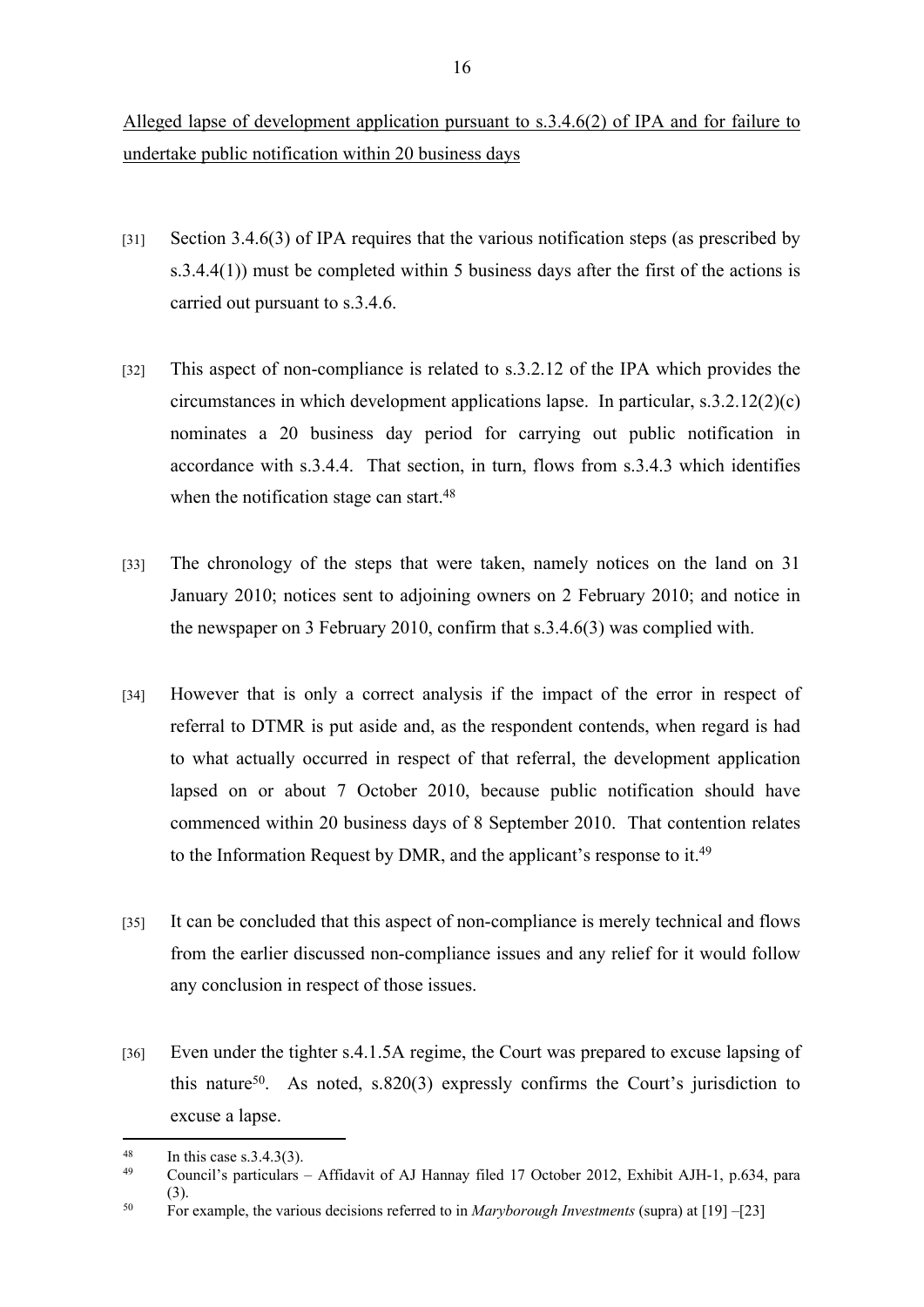- [37] A further issue raised by Council is that "public notice of development signage contained different dates for the closing of submissions".<sup>51</sup>
- [38] The discrepancy with respect to the dates on the signs is explained in correspondence to Council dated 19 August 2010.<sup>52</sup> In short, notices were placed upon the land in anticipation that an identical notice would appear in the newspaper several days before 3 February 2010. That notice did not appear in the newspaper on that date, but did on 3 February 2010. The notice which appeared identified the closing date as 24 February 2010. As a consequence, the notice on the land was changed to accord with that date for submissions.
- [39] In accordance with leave granted at the hearing of the application, there is evidence that after being erected with reference to the closing date for submissions as 17 February 2010, the notice on the land was, on 3 February 2010, amended to read 24 February 2010, as the closing date and remained in that condition until removed on 26 February 2010.<sup>53</sup>
- [40] To the extent that this may amount to non-compliance with the IDAS requirements, no person could have been materially affected by it. Any person who was sufficiently interested in the notice and wished to lodge a submission, would have done so by either 17 or 24 February 2010. Put another way, the correct closing date for submissions was later than that which initially (and temporarily) appeared on the notice on the land.
- [41] Accordingly, excusal for any non-compliance on this account should also follow any excusal in respect of the shortened notification period.

#### Powerlink as an advice agency

<sup>51</sup> Affidavit of R. Livingstone-Ward filed 1 November 2012, relates to that issue. It, in turn, refers to the letter from Council to the Applicant dated 21 May 2010 - Affidavit of AJ Hannay filed 17 October 2012, Ex AJH-1 at p 397-398.

<sup>52</sup> Affidavit of AJ Hannay filed 17 October 2012, Ex AJH-1, pp.399-401.1; also Further Affidavit of AJ Hannay filed on 8 November 2012, para 7.

<sup>53</sup> See affidavit of ME Dingley, filed on 16 October 2012.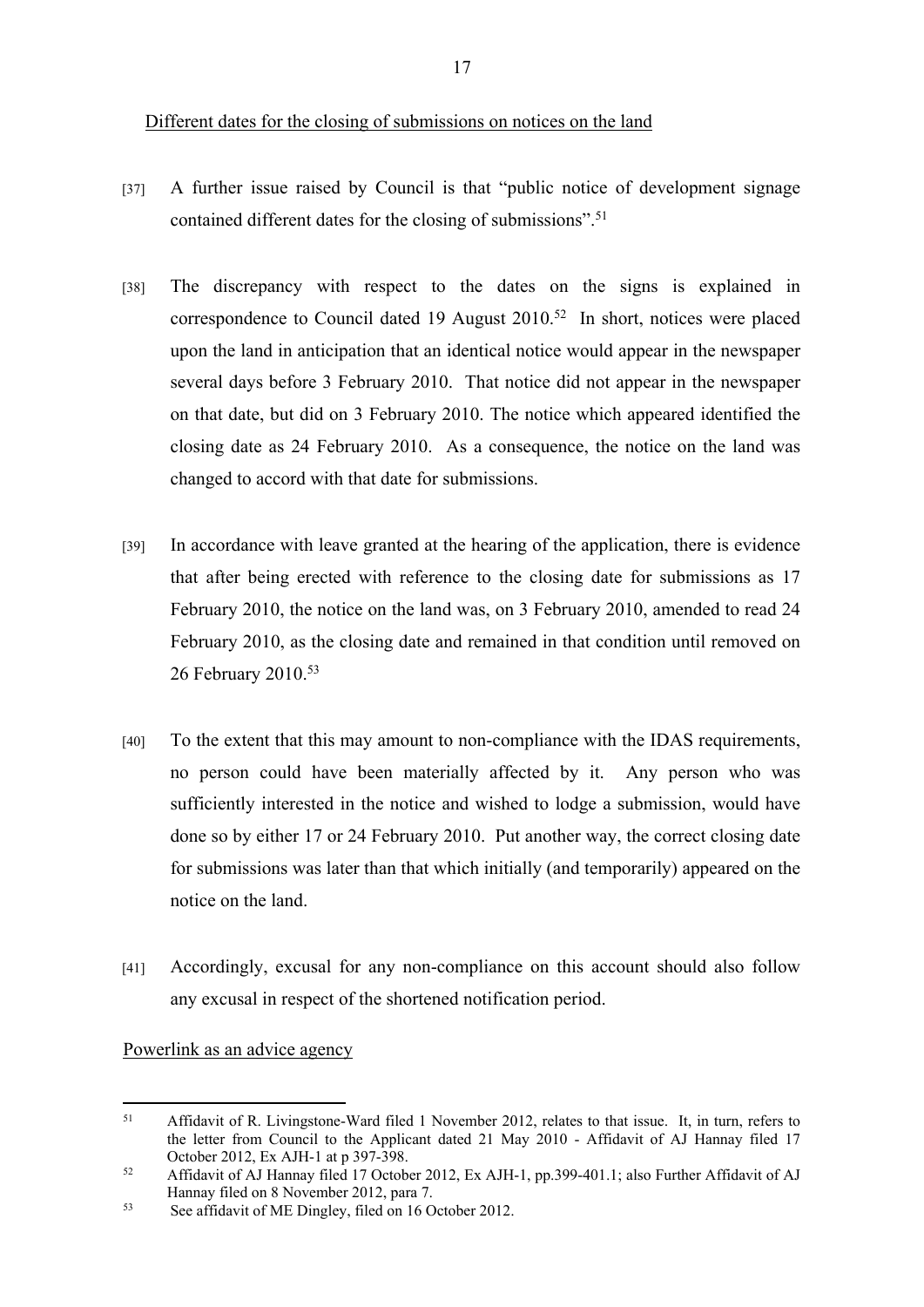- [42] Council also correctly contends that the development application required referral to Powerlink as an advice agency, but the application was not referred to that entity.
- [43] Schedule 2 of the *Integrated Planning Regulation 1998* identifies referral agencies and their jurisdiction. Table 3, Item 8 applies to a material change of use in circumstances where, relevantly, any part of the premises is subject to an easement in favour of a distribution entity or transmission entity under the *Electricity Act 1994*, and any structure or work that is the natural and ordinary consequence of the use is, or will be, located wholly or partly within the easement.
- [44] Unfortunate confusion appears to have arisen as a consequence of the fact that the IDAS application forms incorrectly suggested that referral to Ergon Energy was "triggered". Despite that, the applicant contends that the supporting application material made it clear that no structure or works are to be located within the easement.<sup>54</sup> However, the respondent contends that this is not clear, when reference is had to all of the material.<sup>55</sup>
- [45] It is not necessary or indeed possible on the materials to categorically resolve the issue as to whether it was necessary for referral to this advice agency. The fact of the matter is that the applicant and respondent each acted upon the basis that such referral was required, but wrongly identified, Ergon Energy as the agency. Ergon Energy also responded. However, the correct agency (assuming referral was necessary), Powerlink, also corresponded with the respondent (having been alerted by the public notice published by newspaper on 3 February 2010), by letter dated 12 February and which was received by the respondent on 17 February 2010.<sup>56</sup>
- [46] In any event, both Ergon Energy, and subsequently Powerlink, have each stated that they do not oppose the proposal, on the basis of conditions identified by them.<sup>57</sup>

<sup>&</sup>lt;sup>54</sup> Eg. Affidavit of AJ Hannay filed 17 October 2012, Ex AJH-1, pp.35, 38, 124.

<sup>55</sup> Eg: Affidavit of AJ Hannay filed 17 October 2012, Ex AJH-1, p 106 and Further Affidavit of AJ Hannay filed on 8 November 2012, Ex AJH-1 at p 6, in reference to some potential encroachment of a roadway or car park.

<sup>&</sup>lt;sup>56</sup> See Further Affidavit of AJ Hannay filed on 8 November 2012, Ex AJH-1 at pp 1-2.<br>Affidavit of AJ Hannay filed 17 October 2012, Ex AJH-1 p 126 Eurther Affidavit of

<sup>57</sup> Affidavit of AJ Hannay filed 17 October 2012, Ex AJH-1, p.136 Further Affidavit of AJ Hannay filed on 8 November 2012, Ex. AJH-1, pp.1-6.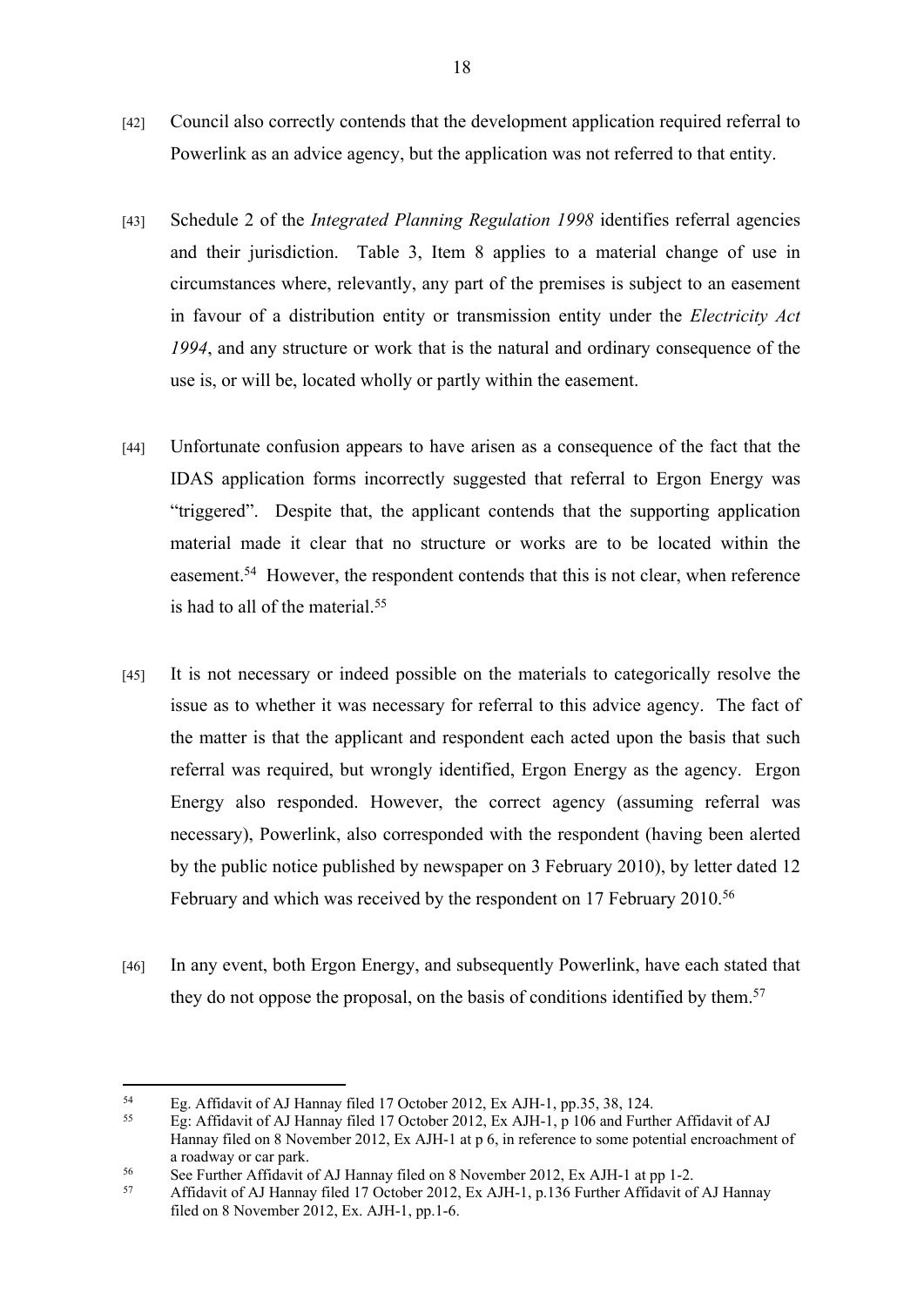- [47] Powerlink expressly sought that its letter be treated as a properly made submission but it appears that the respondent failed to acknowledge this. The solution proposed by the applicant whereby that non-compliance is corrected by declaration that Powerlink be treated as a submitter, with the necessary consequential orders so that its rights of participation in the appeal are protected, is appropriate.
- [48] However, the respondent suggested in argument that it may be necessary to go a step further and also excuse any non-compliance in the failure to actually refer the application to this advice agency.<sup>58</sup> However, I am not satisfied that this is appropriate or necessary where there is an unresolved dispute as to whether the trigger for such referral was or is actually engaged and because any such excusal, if required, could be regarded as implicit in the orders proposed by the applicant.<sup>59</sup>

#### **Discretionary Considerations**

- [49] Although there have been various aspects of non-compliance, many of them are technical in nature and some arise as a consequence of some other non-compliance. Particularly having regard to the stated purpose of the notification stage in s 3.4.1 of IPA, the most significant aspect is the shortened notification period.
- [50] In this regard and as has been noted, the Court's excusatory power under s.820 is very broad. It is considerably broader than that which previously applied under s.4.1.5A of the IPA. For instance, the Court is not expressly required to consider whether it is satisfied that the non-compliance has "not substantially restricted the opportunity for a person to exercise the rights conferred on the person". Nevertheless, and although each case is to be determined on its own merits, some comfort may be derived from previous decisions of this Court where similar aspects of non-compliance have been excused, even under that more restricted regime.<sup>60</sup>

<sup>&</sup>lt;sup>58</sup> As required by s  $3.3.3(1)$  of IPA.

<sup>59</sup> Accordingly it will be necessary to reconsider the declaration sought at  $2(c)$  of the application.

<sup>60</sup> For example: *Lagoon Gardens Pty Ltd v Whitsunday Shire Council* [2006] QPELR 490; *Kunapippi Springs Pty Ltd v Whitsunday Shire Council* [2006] QPELR 490; *Consolidated Properties Group Pty Ltd v Brisbane City Council* [2008] QPELR 729; *Lewani Springs Resort Pty Ltd v Gold Coast City Council* [2010] QPELR 321; and *Lewani Springs Resort Pty Ltd v Gold Coast City Council* [2010] QCA 145 ( application for special leave to appeal to the High Court refused). In *Lewani Springs*, two other decisions of *Stockland Developments Pty Ltd v Thuringowa City Council* [2007] QPELR 430 and *Jahnke v Cassowary Coast Regional Council* [2009] QPEC 39 were distinguished.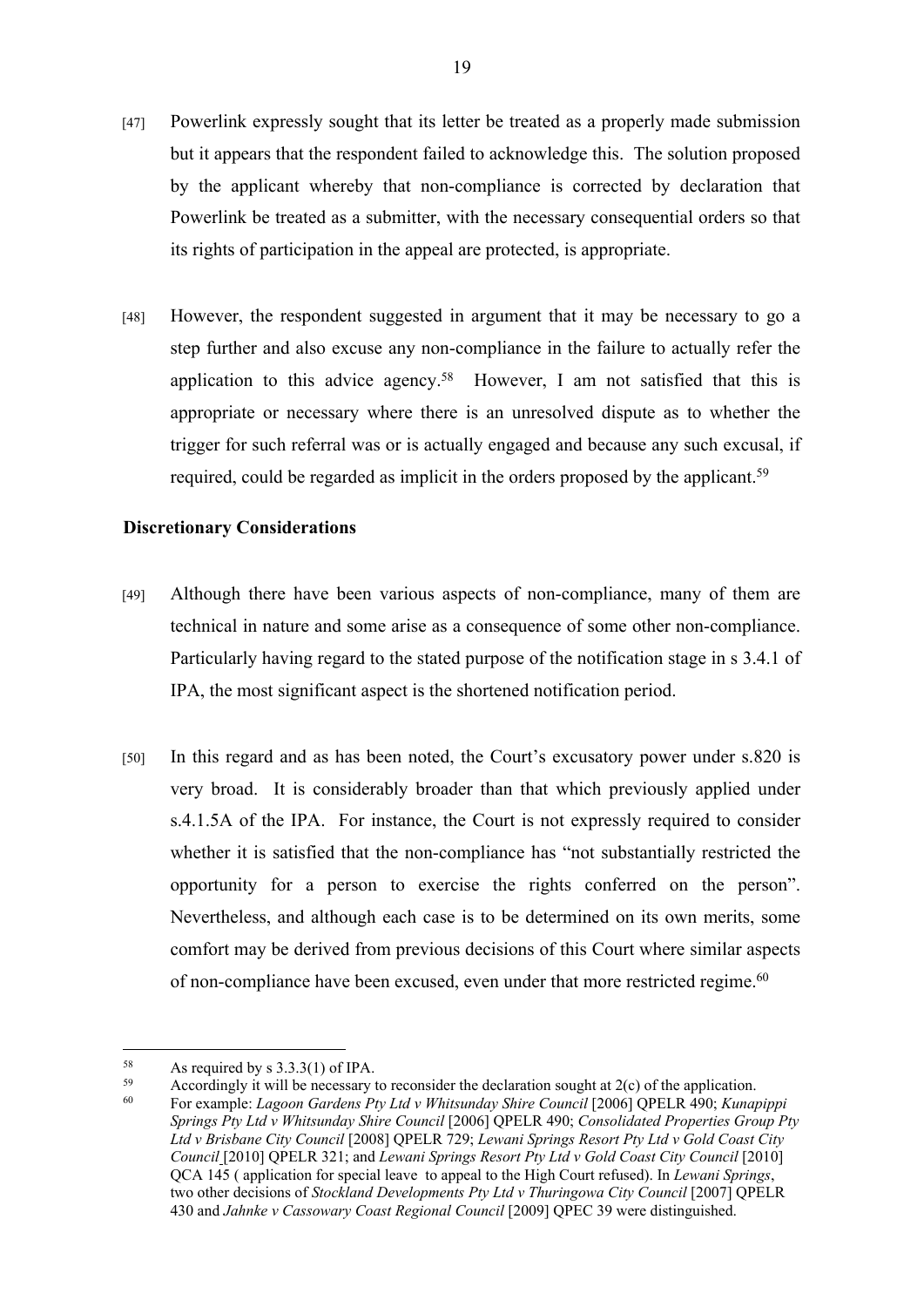- [51] I agree with the effect of the observations made in *Maryborough Investments v Fraser Coast Regional Council*, <sup>61</sup> that whilst under the excusal powers provided in SPA, the court is not expressly required to consider whether any non-compliance "has not substantially restricted the opportunity" of exercise of the rights given to persons under the legislation, as a consideration to be satisfied before exercise of discretion to excuse non-compliance, evidence of restriction of such rights would remain relevant to such an exercise of discretion. This may be particularly so in respect of non-compliance relating to the notification stage, because of the stated purposes in s 3.4.1 of providing:
	- " (a) the opportunity to make submissions, including objections, that must be taken into account before an application is decided; and
		- (b) the opportunity to secure the right to appeal to the court about the assessment manager's decision."
- [52] Similar considerations potentially arise in respect of the position of the referral agency, Powerlink. However and as has been noted, not only was the advice of this agency obtained and considered in the assessment process, but the applicant's proposal in respect of protecting the ongoing rights of that agency are practically effective and in accordance with the original request of Powerlink.
- [53] Further and as confirmed by the majority judgement in *Lewani Springs Resort v. Gold Coast City Council,<sup>62</sup>* where there is (such as the respondent here) a party who may be expected to be aware of and place before the court any evidence of complaint of any such restriction, absence of any such evidence may in the particular circumstances support an inference that there has not been or it is unlikely there has been any such restriction. That conclusion was reached in circumstances where the requirements of s 4.1.5A of IPA were in issue and under the excusal powers in SPA, the mere absence of evidence of any such prejudice may be of greater significance.

 $^{61}$  [2010] QPEC 113 at [33]-[34].

 $[2010]$  QCA 145 at  $[25]$ - $[26]$ .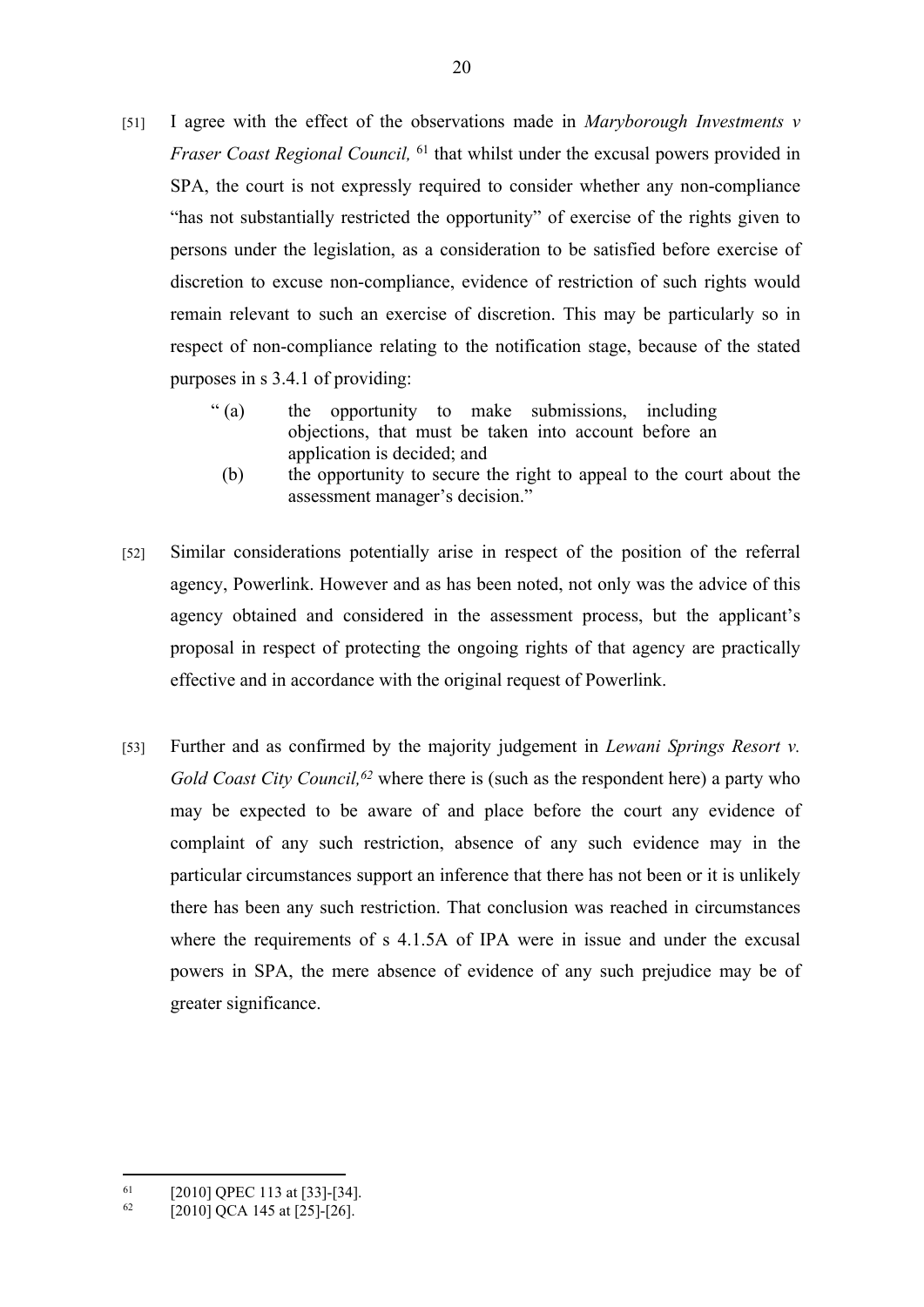- [54] In this instance it is particularly relevant to the issue of public notification, that the development proposal was the subject of a "high degree of community awareness".<sup>63</sup> In addition to the formal public notification that was carried out:
	- (a) the application received "significant public exposure in the newspaper and on the television, before, during and after the notification period"<sup>64</sup>;
	- (b) public meeting was held at the Bajool Community Hall not long after the development application was lodged at which the proposal was discussed $65$ ;
	- (c) an information session was also held at the Community Hall on 12 April 2010 to inform local residents of the development application and its assessment process<sup>66</sup>;
	- (d) during the course of the decision-making period community members and media representatives interviewed various councillors, community members and Ms Hannay at those meetings, and radio, television and newspapers ran several stories reporting the development assessment<sup>67</sup>;
	- (e) Multus released media statements and information sheets, including paid advertisements, about the proposal.<sup>68</sup>
	- (f) Ms Hannay's experience from talking with members of the community was that there was a high degree of community awareness with respect to the development application<sup>69</sup>; and
	- (g) submitters were given the opportunity to address Council's Strategic Planning Committee at its meeting of 14 June 2011 to discuss the development application<sup>70</sup>.

<sup>63</sup> Affidavit of AJ Hannay filed 17 October 2012, para 59.

<sup>&</sup>lt;sup>64</sup> Affidavit of AJ Hannay filed 17 October 2012, para 59.<br><sup>65</sup> Affidavit of AJ Hannay filed 17 October 2012, para 60.

Affidavit of AJ Hannay filed 17 October 2012, para 60.

<sup>66</sup> Affidavit of AJ Hannay filed 17 October 2012, para 61.

<sup>67</sup> Affidavit of AJ Hannay filed 17 October 2012, paras 52 and 61; also Ex AJH-1, pp.618.1 – 618.5.

<sup>68</sup> Affidavit of AJ Hannay filed 17 October 2012, para 53, and Ex AJH-1, pp.618.6 – 618.8.<br>69 Affidavit of AJ Hannay filed 17 October 2012, paras 64.8:65

<sup>69</sup> Affidavit of AJ Hannay filed 17 October 2012, paras 64 & 65.

Affidavit of AJ Hannay filed 17 October 2012, paragraph 51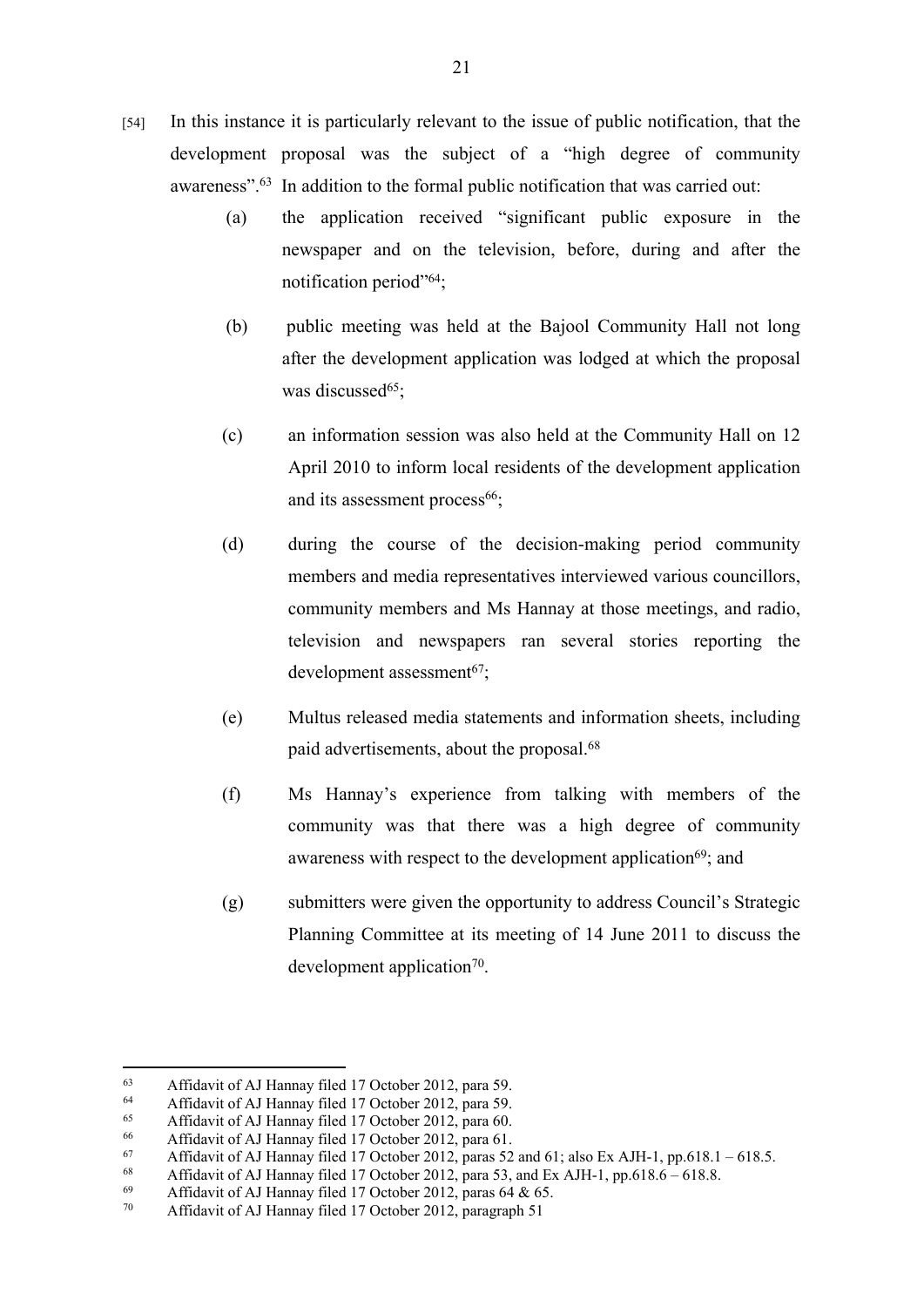- [55] In addition to the factors which have been identified in respect of the individual aspects of non-compliance, the following matters support a favourable exercise of the discretion under s.820:
	- (a) whilst the applicant accepted that it was ultimately responsible for compliance with the IDAS process, in this instance it also pointed to inadvertent complicity by the Council as the assessment manager, and the various referral agencies, in aspects of the non-compliance. By way of example, Council issued three Acknowledgement Notices throughout the course of the development application and on each instance incorrectly identified the notification period as the "standard" 15 business days;
	- (b) the existence of the wetland was not concealed. It was identified in development application material; recognised by the relevant authority, DERM and any approval is to be conditioned accordingly;
	- (c) in the main, the aspects of non-compliance arise, at least in part, as a consequence of the rather complicated processes under IDAS and the non-compliance which has arisen, occurred by way of oversight and the applicant has derived no discernable benefit from it;
	- (d) Ms Hannay's evidence is that whilst compliance issues were raised during the course of the assessment of the development application, it was concluded following discussions with Council and agency officers that the application could proceed<sup>71</sup>;
	- (e) some of the aspects of non-compliance arise as a direct consequence of other non-compliance. For example, the alleged lapsing of the application only arises as a direct consequence of the noncompliance with the strictures of timing of public notification;
	- (f) there is no complaint of any missed opportunity to lodge a submission. Indeed, submissions were lodged, by local residents, and also by the Ratepayers Organisation, which is now the 4th Co-

<sup>71</sup> Affidavit of AJ Hannay filed 17 October 2012, paras 24, 29, 30, 33, 40 and 41; and Further Affidavit of AJ Hannay filed by leave on 8 November 2012, paras 3 and 4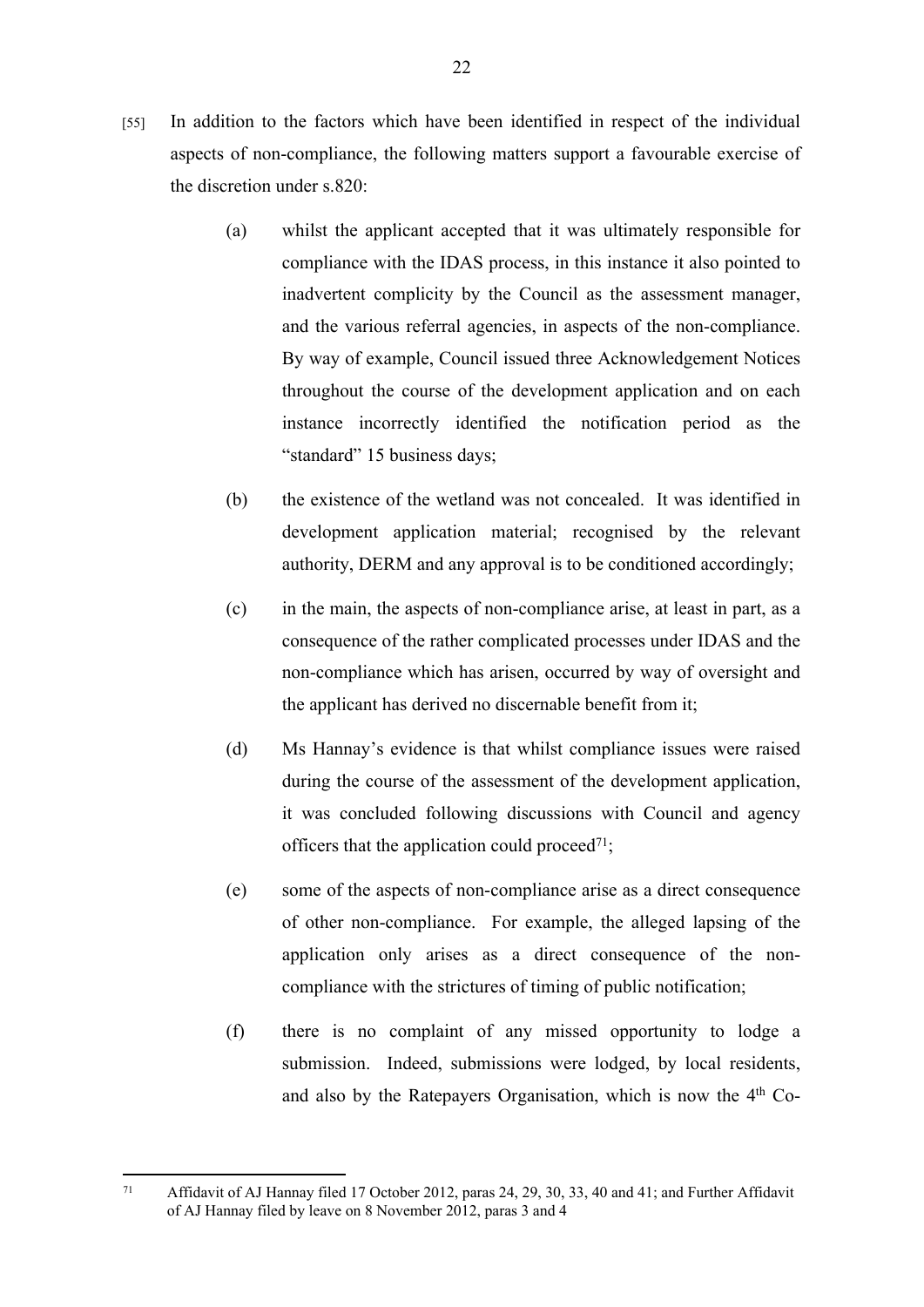Respondent by Election to the appeal, and represents "a large proportion of the Bajool, Marmor population"<sup>72</sup> and

- (g) accordingly there is no suggestion of any relevant prejudice to anyone.
- [56] Neither of the decisions which engaged the concern of the respondent is other than an instance of exercise of discretion according to particular facts and circumstances.
- [57] In *Rufus v Rockhampton Regional Council and Miller Incorporated<sup>73</sup>*, the conclusion of declining an exercise of discretion to excuse non-compliance with a public notification requirement, under s 820 of SPA, was reached in the context of:
	- (a) a conclusion (in a submitters appeal) that the application made by an incorporated association for a material change of use of land, was not properly made, due to the absence of an appropriate resolution of the association (and for that reason, as contended by the applicant here, an unnecessary conclusion); and
	- (b) a specific finding that "in light of the relatively large number of submissions received, it cannot be said that had the application been properly advertised for the mandatory period of 30 business days, it is unlikely that further submissions would have been received $174$ , made in the further context of evidence of submitters whose submissions were made after the advertised closing date and who, it was therefore found, had lost a right of appeal which they deposed would have been exercised. <sup>75</sup>
- [58] In *Hay v Ors v Rockhampton Regional Council<sup>76</sup>*, the entreaty was to an exercise of discretion under s 440 of SPA (an equivalent provision to s 820 of SPA). Although there were a number of aspects of non-compliance, in relation to public notification by signage on site, many of which were regarded as capable of excusal, the refusal

 $72$  According to its submission – Exhibit JH-1, p.587

<sup>73</sup> File Nos. 118, 119 and 120 of 200.

 $^{74}$  Ibid at [47].

 $^{75}$  Ibid at [43].<br>  $^{76}$  Eile No.622

File No 622 of 2011 at p. 7.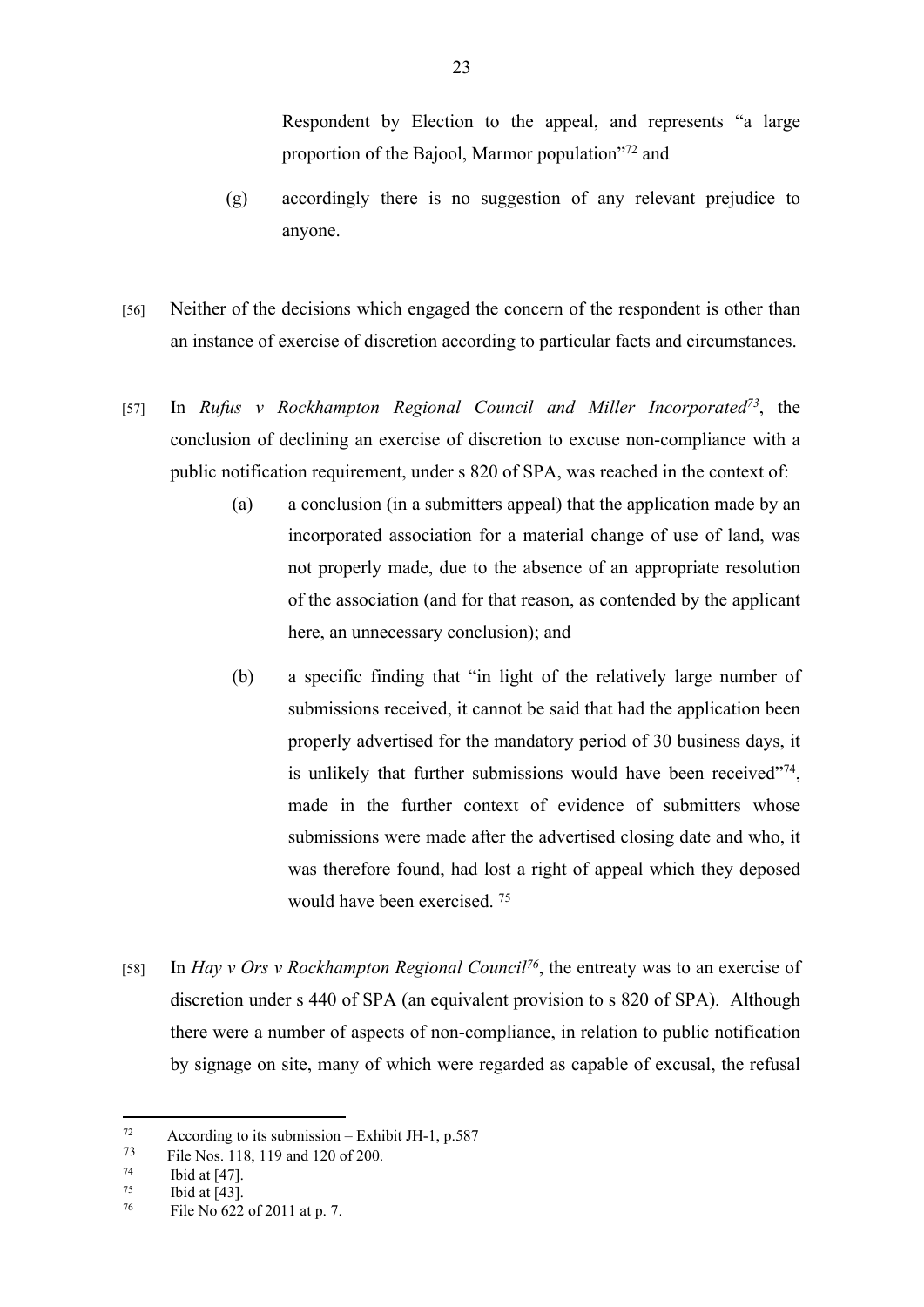to finally excuse (in respect of what was regarded as a controversial development) turned on a finding that it was impossible to favourably answer the last question identified by Skoien DCJ in *Metrostar Pty Ltd v Gold Coast City Council*<sup>77</sup>, in terms:

"Will the exercise of the discretion in favour of the developer be likely to shut out some submitter with a legitimate case to put?"

This was because of a finding that the erected signs had erroneously contained a closing date for submissions that substantially pre-dated the date of erection and accordingly, may have misled interested persons into a belief "that they had missed the opportunity to participate in the process by making a submission concerning the development".

- [59] Notwithstanding the combination of difficulties in the nature of non-compliance in this case, it also differs from each of the cases that concerned the respondent, in that it can be confidently concluded that there is not only no evidence of any potential submitter being restricted in any opportunity of involvement in the process and the appeal which may be subsequently heard in this court but also no likelihood that this had occurred.
- [60] Further and whilst the onus remains on the applicant to satisfy the court that an exercise of discretion is warranted, no party has indicated that it opposes the noncompliance being excused and favourable exercise of the discretion sought by the applicant, will enable the merits appeal to proceed in the usual way. In so doing, all parties to the appeal will be entitled to raise and have the Court consider, merits issues with a view to determining whether or not the development proposal should be approved.<sup>78</sup> There would be no useful purpose in requiring the development application to recommence the IDAS process. Indeed, to do so would involve significant cost, delay and inconvenience to all parties<sup>79</sup>, in circumstances where except in respect of the 30 day notification period, the compliance issues were identified and practically addressed prior to the conclusion of the process whereby the decision, which is the subject of the appeal, was made.

<sup>&</sup>lt;sup>77</sup> [2006] QPEC 22.<br><sup>78</sup> *Lewani Springs Re* 

<sup>78</sup> *Lewani Springs Resort v. Gold Coast City Council* [2010] QCA 145 at [37].

See eg *Maryborough Investments* at [28].